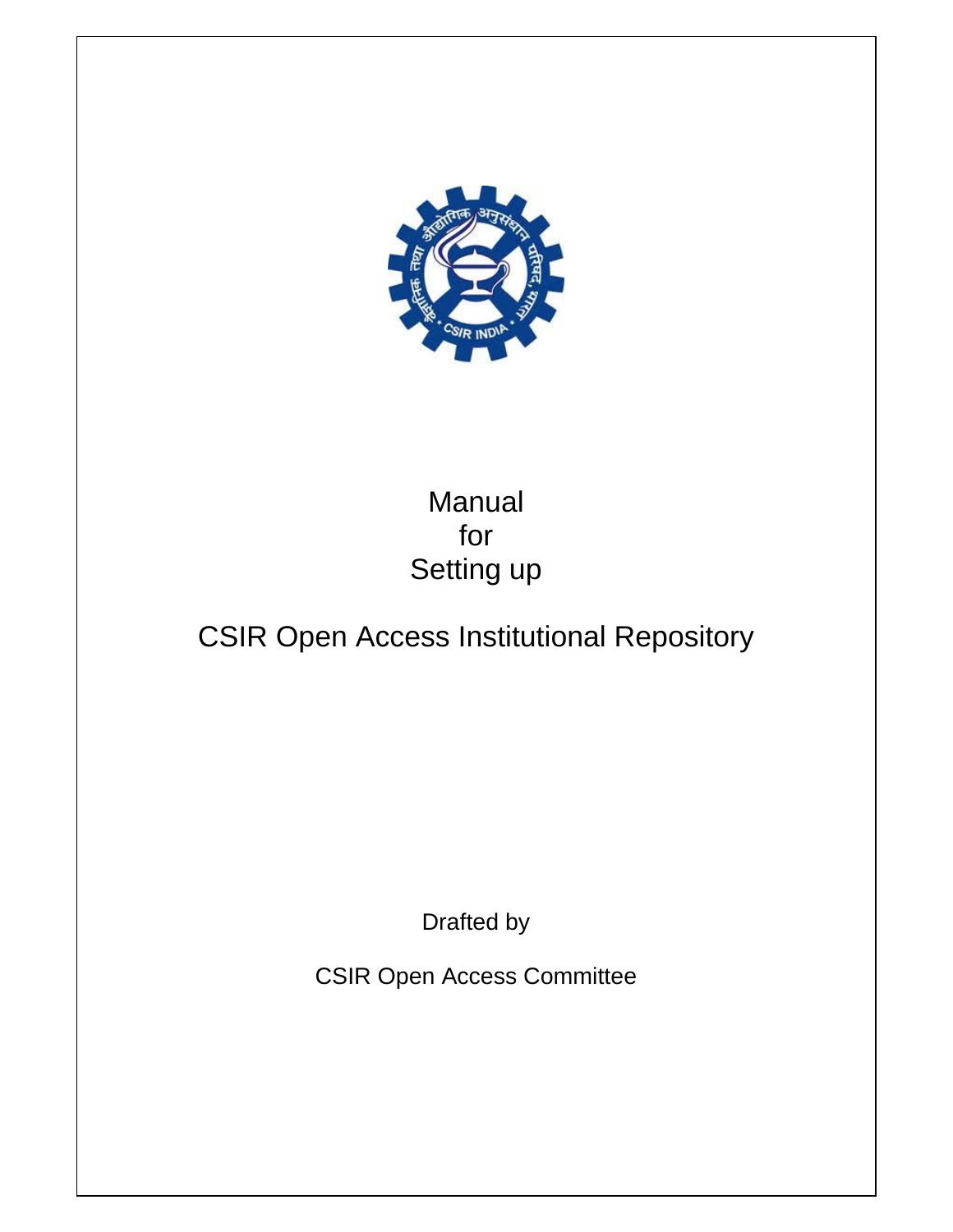## Content

| 2.0 Eprints 3.x Installation on CentOS 5/6 OR RHEL 4/5 5<br>2.1 CentOS (Community ENTerprise Operating System) 5 |  |
|------------------------------------------------------------------------------------------------------------------|--|
|                                                                                                                  |  |
|                                                                                                                  |  |
|                                                                                                                  |  |
|                                                                                                                  |  |
|                                                                                                                  |  |
|                                                                                                                  |  |
|                                                                                                                  |  |
|                                                                                                                  |  |
|                                                                                                                  |  |
| 3.1 Content determined for the annual performance of the individual author                                       |  |
|                                                                                                                  |  |
|                                                                                                                  |  |
|                                                                                                                  |  |
|                                                                                                                  |  |
|                                                                                                                  |  |
|                                                                                                                  |  |
|                                                                                                                  |  |
|                                                                                                                  |  |
|                                                                                                                  |  |
|                                                                                                                  |  |
|                                                                                                                  |  |
|                                                                                                                  |  |
|                                                                                                                  |  |
|                                                                                                                  |  |
|                                                                                                                  |  |
|                                                                                                                  |  |
|                                                                                                                  |  |
|                                                                                                                  |  |
|                                                                                                                  |  |
|                                                                                                                  |  |
|                                                                                                                  |  |
|                                                                                                                  |  |
|                                                                                                                  |  |
|                                                                                                                  |  |
|                                                                                                                  |  |
|                                                                                                                  |  |
|                                                                                                                  |  |
|                                                                                                                  |  |
|                                                                                                                  |  |
|                                                                                                                  |  |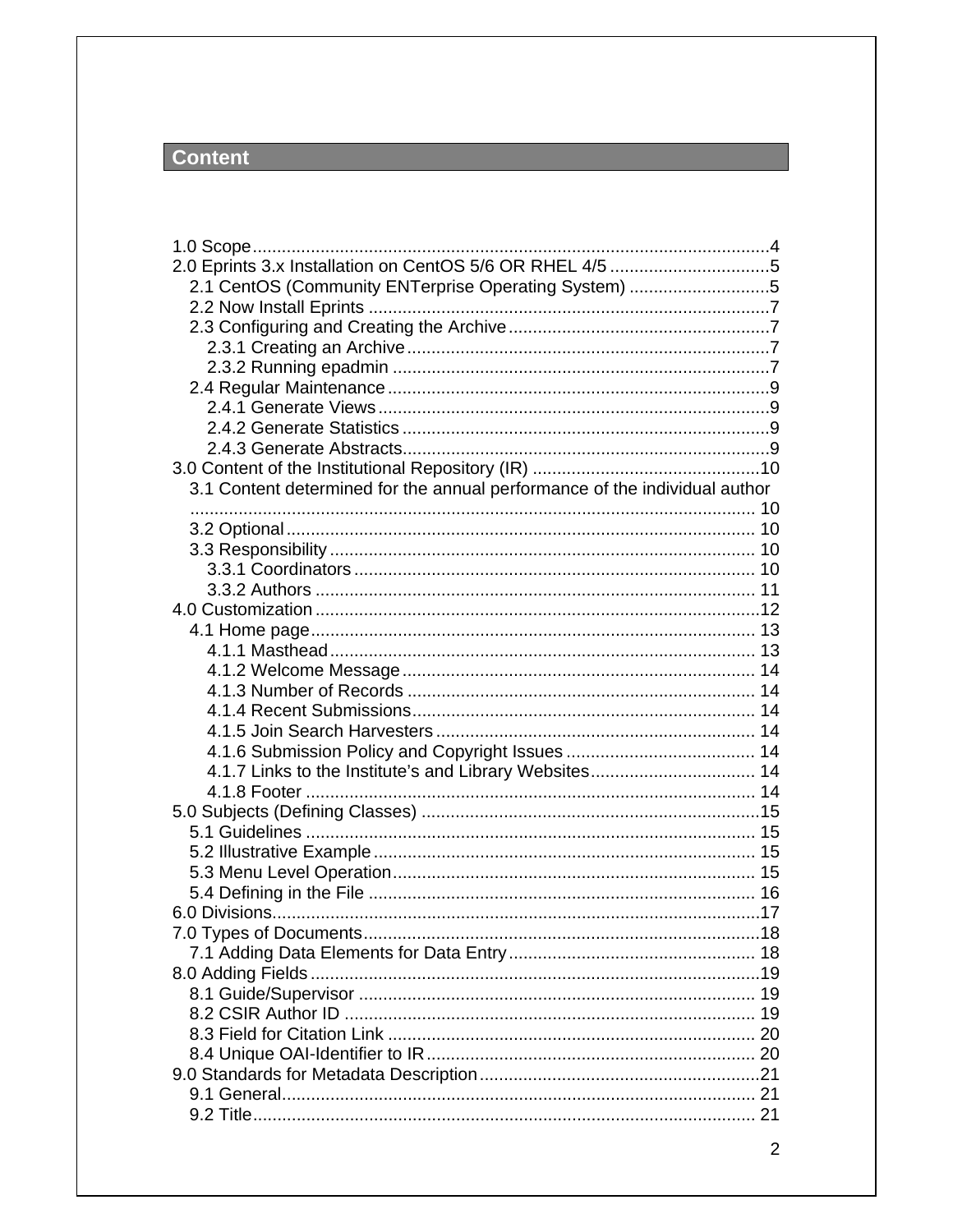| Annexure II: DSpace and EPrints Fields for Data Entry - Comparison 31 |  |
|-----------------------------------------------------------------------|--|
|                                                                       |  |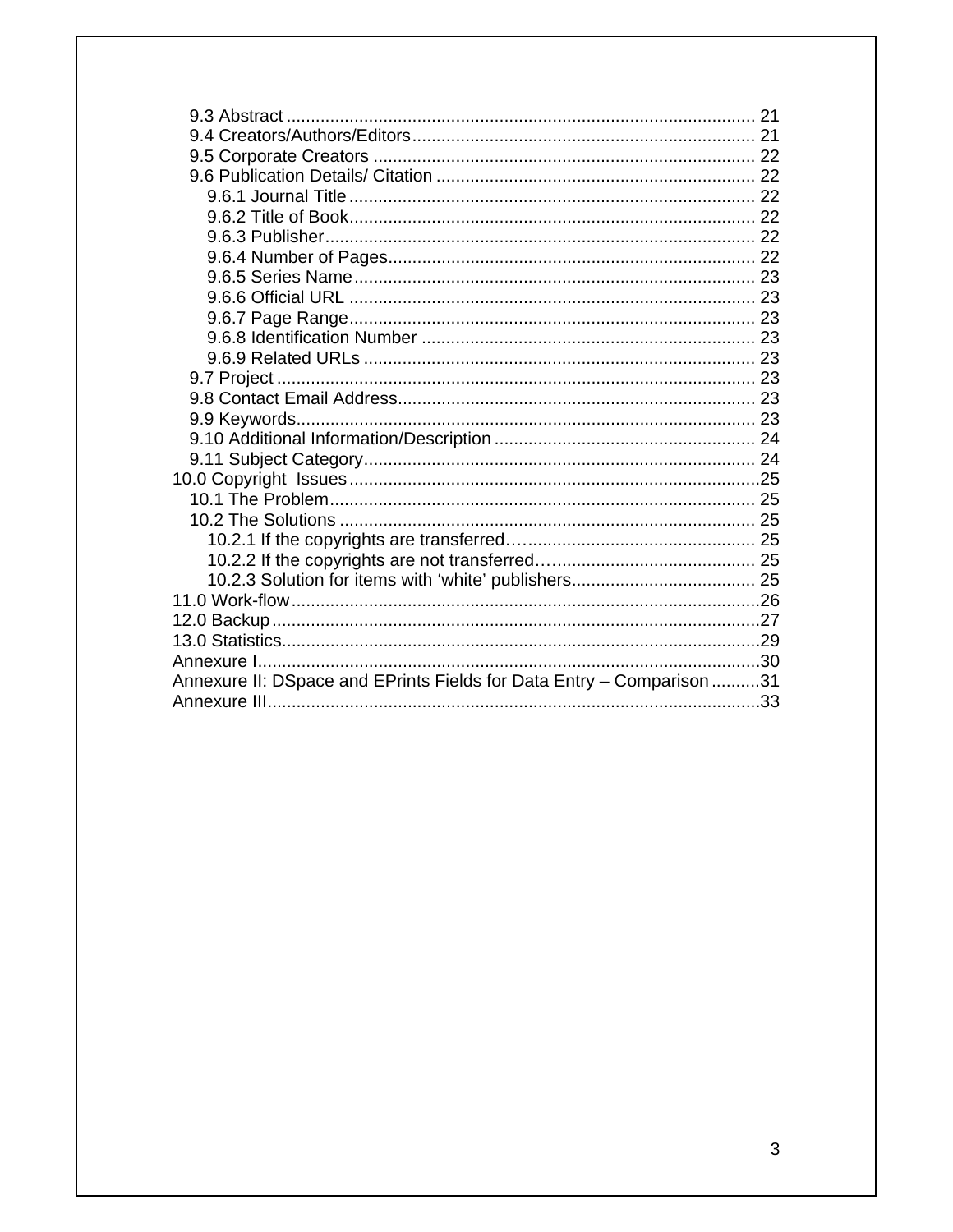## **1.0 Scope**

This manual provides guideline for the

- 1. Installation of the
	- a) OS CentOS 5/6 OR RHEL 4/5, and
	- b) Eprints 3.x
- 2. Configuration of the eprints for the repositories in CSIR laboratories
- 3. Guidelines to the coordinators and authors on the
	- a) Content of the repository
	- b) The metadata description standards
	- c) Maintenance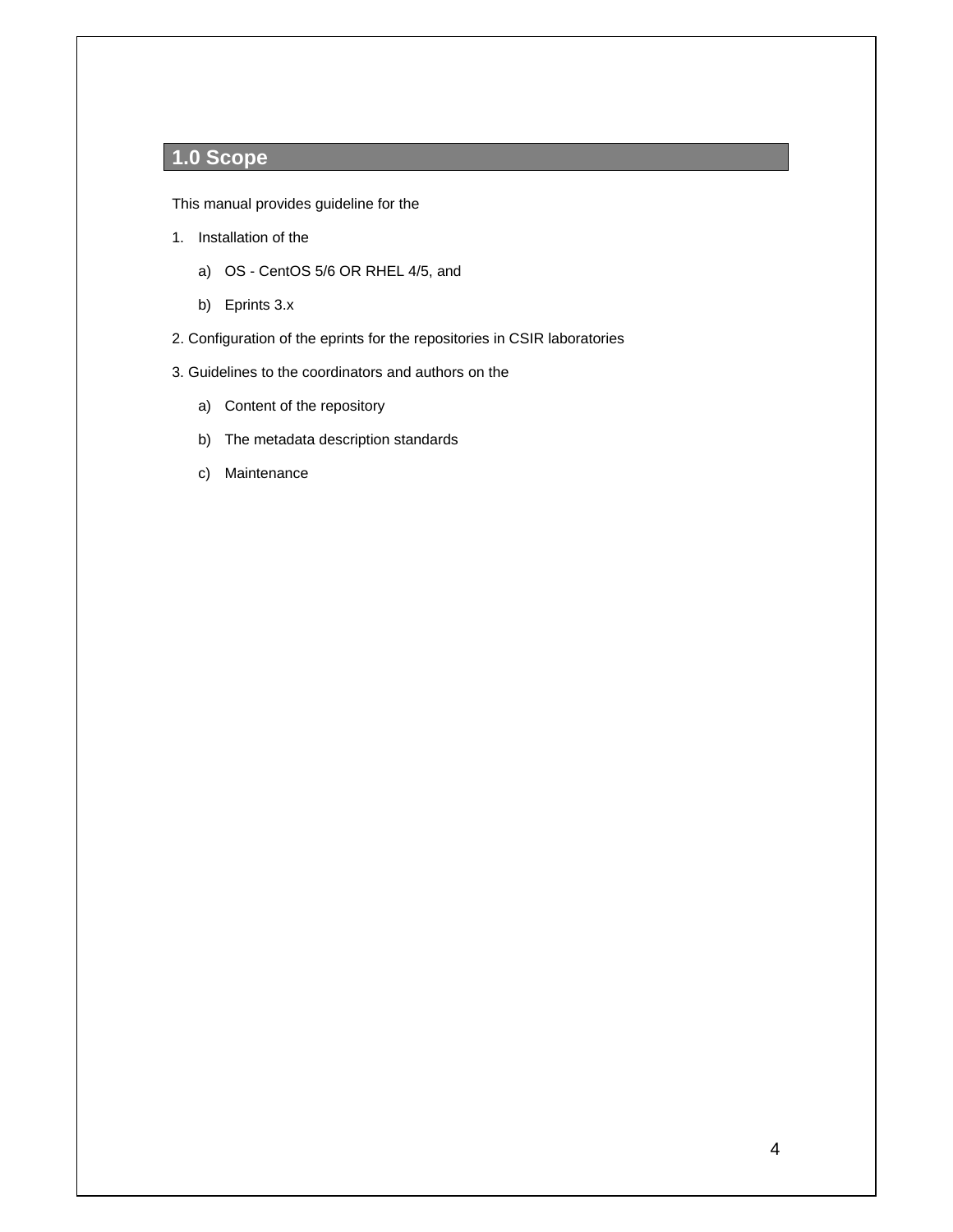### **2.0 Eprints 3.x Installation on CentOS 5/6 OR RHEL 4/5**

Following guidelines are based on Eprints v3.2.8 installation/configuration on CentOS 6. (For any technical assistance, please contact alok@urdip.res.in)

### **2.1 CentOS (Community ENTerprise Operating System)**

CentOS is a free operating system based on Red Hat Enterprise Linux (RHEL). Red Hat Enterprise Linux is available only through a paid subscription service that provides access to software updates and varying levels of technical support. CentOS developers use Red Hat's source code to create a final product very similar to Red Hat Enterprise Linux. CentOS is available free of charge. Technical support is primarily provided by the community via official mailing lists, web forums, and chat rooms.

Pre-requisite for Eprints 3.x installation: Install CentOS 6 with Perl, MySQL and Apache Web Server. Though many required packages are already installed with CentOS. ---------------------------------------------------- ----------------------------------------------------------------

To check whether any package (say xxx) is installed; use this command as root user # rpm –qa | grep xxx

---------------------------------------------------- ----------------------------------------------------------------

- # yum install httpd<br># yum install mysq
- # yum install mysql-server
- # yum install gcc<br># yum install wge
- # yum install wget<br># yum install lynx
- yum install lynx
- # yum install mod\_perl<br># yum install perl-DBI
- yum install perl-DBI
- # yum install perl-DBD-MySQL
- # yum install gzip,
- # yum install unzip,
- # yum install perl-XML-Parser

---------------------------------------------------- ---------------------------------------------------

antiword and xpdf is required for Fulltext indexing. xpdf is an open-source PDF viewer for the X Window System.

antiword is not available through " yum " on CentOS, so do the following:

‐‐‐‐‐‐‐‐‐‐‐‐‐‐‐‐‐‐‐‐‐‐‐‐‐‐‐‐‐‐‐‐‐‐‐‐‐‐‐‐‐‐‐‐‐‐‐‐‐‐‐‐ ‐‐‐‐‐‐‐‐‐‐‐‐‐‐‐‐‐‐‐‐‐‐‐‐‐‐‐‐‐‐‐‐‐‐‐‐‐‐‐‐‐‐‐‐‐‐‐‐‐‐‐ 

#### **#cd /root**

### **# wget http://pkgs.repoforge.org/antiword/antiword-0.37- 1.2.el5.rf.i386.rpm**

**#rpm –Uvh rpm -ivh antiword-0.37-1.2.el5.rf.i386.rpm** 

---------------------------------------------------- ---------------------------------------------------

It is suggested on centos.org to use poppler and poppler utils instead of xpdf. These packages were installed using

---------------------------------------------------- --------------------------------------------------- # yum install poppler poppler-utils

---------------------------------------------------- ---------------------------------------------------

---------------------------------------------------- ---------------------------------------------------

texlive The LaTeX front end for the TeX text formatting system.

# yum install texlive-latex

 On previous version of CentOS package name is tetex-latex ---------------------------------------------------- ---------------------------------------------------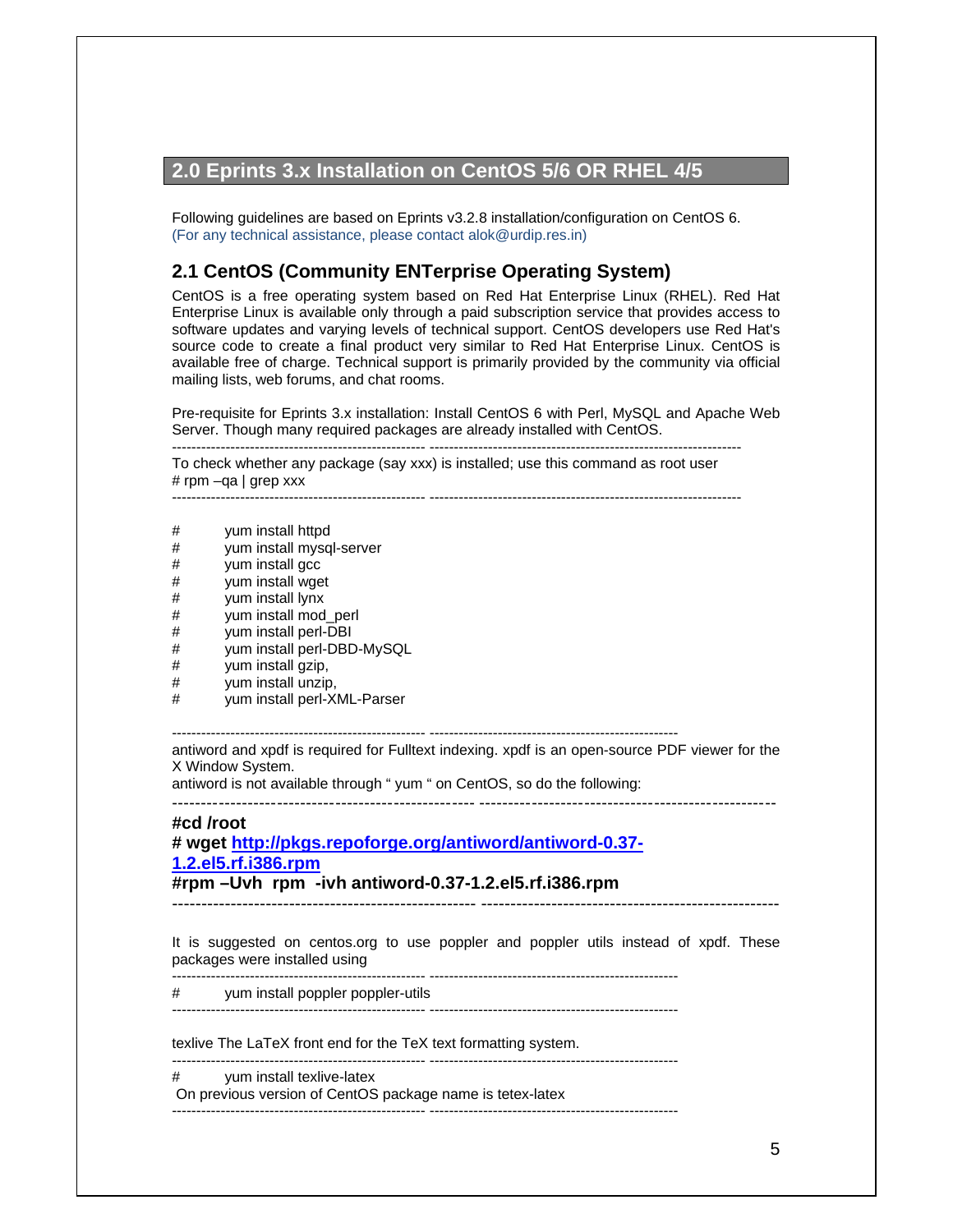# yum install ImageMagick<br># yum install glib2-devel

yum install glib2-devel

# yum install libxml2-devel

---------------------------------------------------- ---------------------------------------------------

Installed following perl modules using CPAN:

---------------------------------------------------- --------------------------------------------------- #perl -MCPAN -e shell cpan> install Bundle::CPAN cpan> install Data::ShowTable cpan> install MIME::Base64 cpan> install Unicode::String cpan> install Term::ReadKey -----> if problem, the do this \*\*\* cpan> install Readonly cpan> install MIME::Lite cpan> install XML::LibXML cpan> install CGI --->if this creates problem and suggests to install by force then do like this cpan> force install CGI

---------------------------------------------------- --------------------------------------------------- \*\*\* # mkdir /usr/local/build # cd /usr/local/build # wget http://search.cpan.org/CPAN/authors/id/K/KJ/KJALB/TermReadKey-2.14.tar.gz # tar xvf TermReadKey-2.14.tar # cd TermReadKey-2.14 # perl Makefile.PL # yum install gcc.i386 (compiler did not come standard with CentOS 5) # make # make install ---------------------------------------------------- ---------------------------------------------------

# cd /root

# wget http://gdome2.cs.unibo.it/rpm/gdome2-0.8.1-1.i386.rpm

# wget http://gdome2.cs.unibo.it/rpm/gdome2-devel-0.8.1-1.i386.rpm

# rpm -Uvh gdome2-0.8.1-1.i386.rpm gdome2-devel-0.8.1-1.i386.rpm

There is a bug in gdome-config. To fix it do this:

To see if the bug is a problem run:

# gdome-config --libs

If you get something like:

/usr/bin/gdome-config: line 86: --libs: command not found

/usr/bin/gdome-config: line 87: --cflags: command not found

Then you need to fix the bug. As root edit /usr/bin/gdome-config vi /usr/bin/gdome-config Around line 88 find these two lines: the\_libs="\$the\_libs -L\${exec\_prefix}/lib -lgdome ` --libs` `xml2-config --libs`" the\_flags="\$the\_flags -I\${prefix}/include -I\${prefix}/include/libgdome ` --cflags` `xml2-config - cflags`" And change them to this: the\_libs="\$the\_libs -L\${exec\_prefix}/lib -lgdome `/usr/bin/glib-config --libs` `xml2-config --libs`" the\_flags="\$the\_flags -I\${prefix}/include -I\${prefix}/include/libgdome `/usr/bin/glib-config - cflags` `xml2-config --cflags`" #service mysqld restart

---------------------------------------------------- ---------------------------------------------------

#mysqladmin –u root password your\_password (use this password as database superuser password)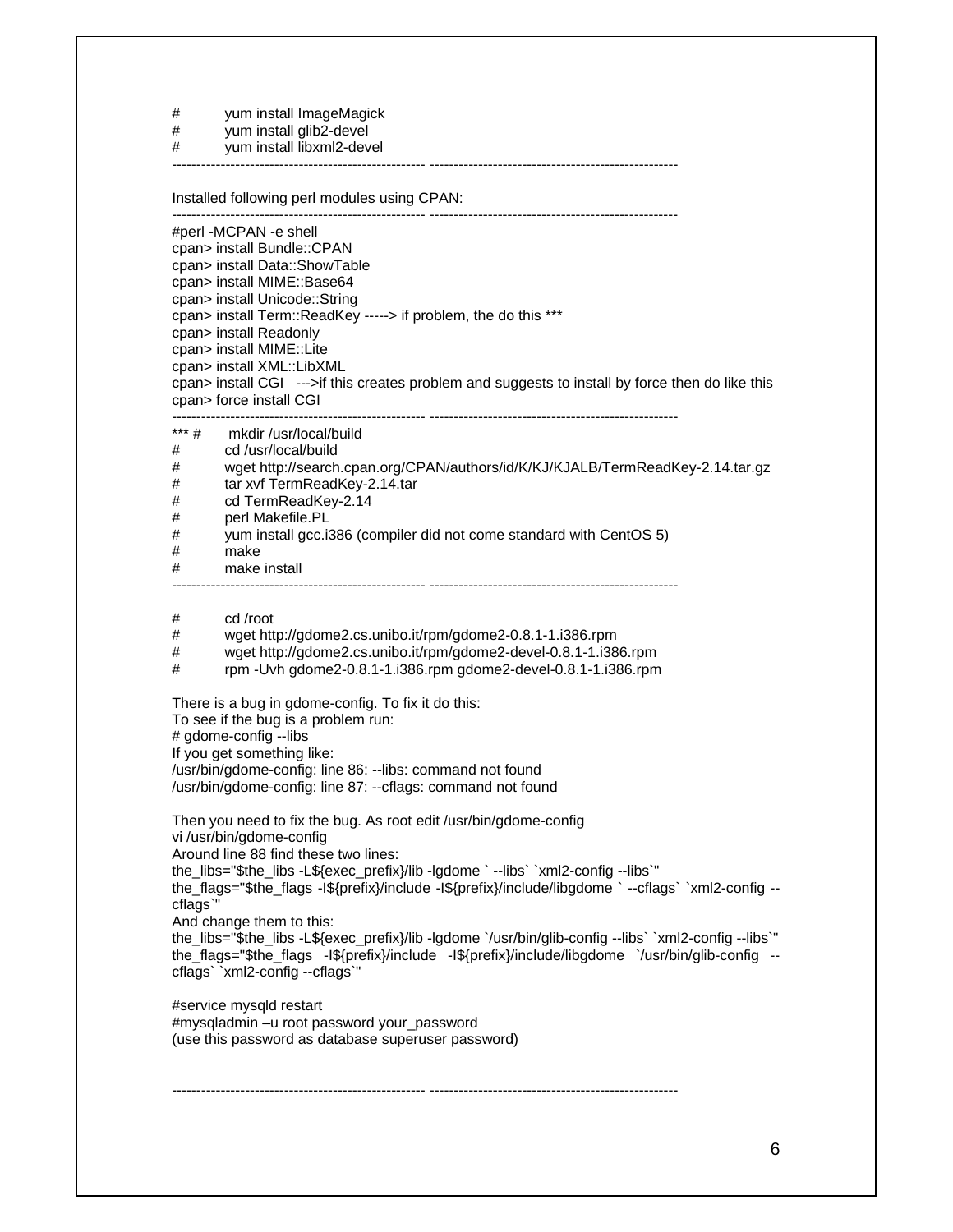### *2.2 Now Install Eprints*

| # cd /urs/local/build<br># wget http://files.eprints.org/762/1/eprints-3.3.10.tar.gz<br># tar xvzf eprints-3.3.10.tar.gz |                            |         |
|--------------------------------------------------------------------------------------------------------------------------|----------------------------|---------|
| $#$ cd eprints-3.3.10                                                                                                    |                            |         |
| #./configure --with-smtp-server=YourSMTPServer                                                                           | --prefix=/var/lib/eprints3 | --with- |
| user=apache --with-group=apache                                                                                          |                            |         |
| # ./install.pl                                                                                                           |                            |         |
| # In -s /var/lib/eprints3/bin/epindexer /etc/init.d/epindexer                                                            |                            |         |
| # chkconfig -add epindexer                                                                                               |                            |         |
| # chkconfig epindexer on                                                                                                 |                            |         |
|                                                                                                                          |                            |         |
|                                                                                                                          |                            |         |

Open httpd.conf and add this line to the very end of the file ---------------------------------------------------- ---------------------------------------------------

# vi /etc/httpd/conf/httpd.conf

Include /var/lib/eprints3/cfg/apache.conf

---------------------------------------------------- --------------------------------------------------- Do following to start Mysql and Apache to start at the OS boot

---------------------------------------------------- ---------------------------------------------------

# /sbin/chkconfig mysqld on

# /sbin/chkconfig httpd on ---------------------------------------------------- ---------------------------------------------------

### **2.3 Configuring and Creating the Archive**

#### **2.3.1 Creating an Archive**

EPrints 3 can run multiple archives under one install. Multiple archives will require giving additional DNS aliases to the machine running EPrints. EPrints can then create all the parts of the apache configuration file needed to run the virtual hosts.

### **2.3.2 Running epadmin**

Make sure MySQL is actually running.

Change to your eprints user (probably eprints).

#### **# su apache**

Change directory to the eprints directory **(/var/lib/eprints3)** and run

#### **bin/epadmin create**

You will get the following prompts (note that when you see something in [square brackets], it's the default value and can be selected by simply hitting <enter>):

- Archive ID the system name for your archive. It's probably a good idea to think of something short and memorable. Once entered, an archive/<archive\_id> directory will be created, and the standard configuration files will be copied in.
- Configure vital settings Hit enter to say 'yes'. This will lead to more prompting about core settings:
	- o Hostname What someone will type into a web browser to get to your archive. Make sure that your systems team has a DNS alias pointing to your server for this.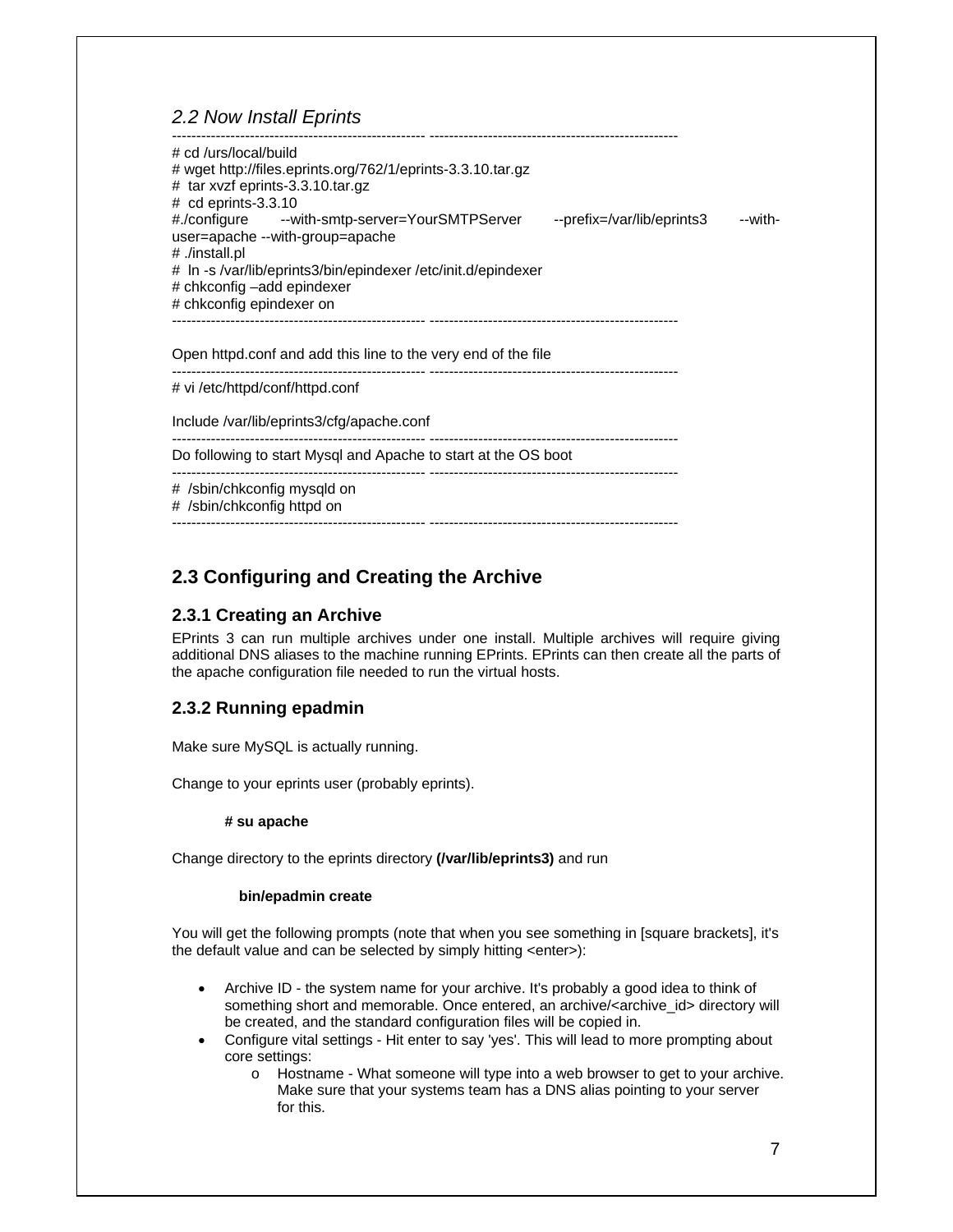- o Webserver Port Which port do you want to serve the archive on? The default is 80, so unless you can think of a good reason not to, just hit enter to accept the default.
- o Alias You can enter any number of aliases that will take users to this archive. Enter a '#' when you don't want to enter any more. You could have your archive served on eprints.myorganisation.org and eprints.myorg.org. As with the Hostname, your systems team need to be informed about these aliases too.
	- Redirect your chosen alias to Hostname Yes, usually that is your intention.
- o Please enter the path part of the repository's base URL Make it simple for you and your visitors ... and confirm the suggestion; multiple archives could be managed by different domains or ports!
- o If you will use https for your user pages (including login) enter the https hostname - No doubt, for secure usage you need another name.
- o Administrator Email Enter the email address of the repository administrator. This will allow your repository users to send email to the right person.
- o Archive Name The full name of your archive. By default, this will be used on many of the pages, and in the title bar of the browser.
- o Write these core settings If you don't say 'yes', then you entered all that data for nothing (relaunch the process by epadmin config core archive id).
- Configure database EPrints makes extensive use of a MySQL database. Enter 'yes' to launch epadmin config\_db archive\_id.
	- o Database Name The internal name of your database. It makes sense to use the Archive ID for this, but you don't have to. You don't need to create this database, epadmin will do it for you.
	- o MySQL Host The address of the server that the database is running on. If the database is on the same machine as the EPrints installation, confirm 'localhost'.
	- o MySQL Port You probably don't need to enter a value. If you have problems connecting to the database, talk to your systems team.
	- o MySQL Socket As with MySQL Port, it's unlikely that you need to enter anything.
	- o Database User The username with which to log into the MySQL Database. You don't need to create this user, epadmin will do it for you. If you enter a MySQL username that already exists, it will be overwritten by epstats!
	- o Database Password Just confirm the suggested password for the Database User, eprints will keep track of it!
	- o Write these database settings You should write them, or you'll lose them.
- Create database <Database Name> Say yes to launch epadmin create\_db archive id, and epadmin can create the database and populate it with all the right tables. If you've already created a database and a user for this archive, say 'no'.
	- o Database Superuser Username 'root' isn't a bad suggestion, but should match your specifications during the MySQL installation.
	- Database Superuser Password To create the database and the user, epadmin needs the MySQL Root Password (specified during MySQL installation). This is not saved anywhere. It is only used to log into MySQL, create the database and create the user with useful access rights. The password is forgotten afterwards, because it's not needed anymore!
- Create database tables say 'yes' to have epadmin create all the database tables, i.e. initiate the same as with epadmin create tables archive id.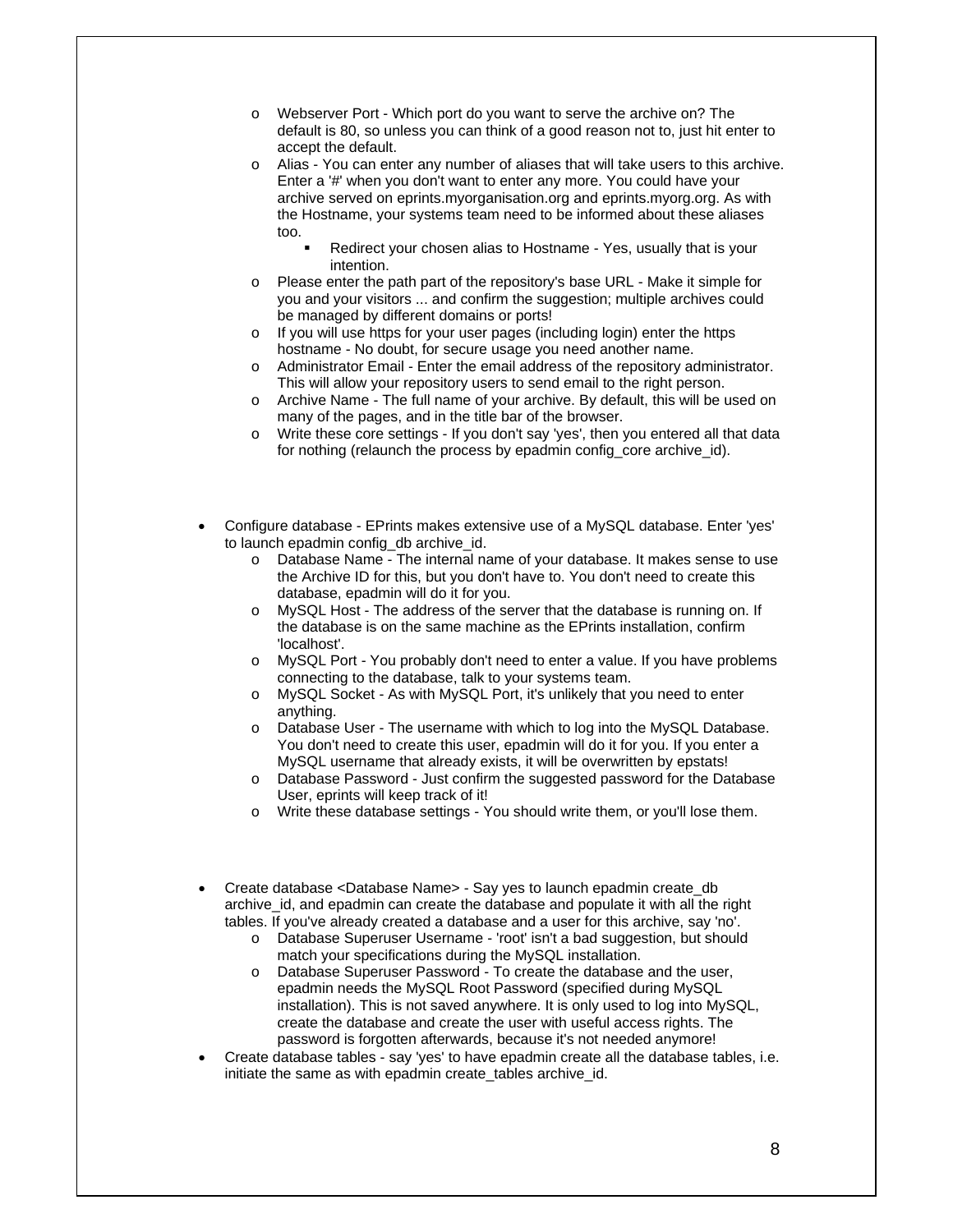- Create an initial user It's a good idea to create a user account for yourself at this point, but you can start the same process by epadmin create\_user archive\_id anytime ...
	- o Enter a username The username you will be used to log into EPrints on the home page of the new archive.
	- o Select a user type (user|editor|admin) There are three user roles in EPrints. You probably want to be an administrator, so enter 'admin'.
	- o Enter Password A password for this user. Remember to choose a password that will be hard for someone else to guess!
	- o Email Enter your email address so that users can get in contact with you.
- Do you want to build the static web pages There are a number of pages in EPrints which change very rarely. These are the static pages. The Home page and the About page are examples of static pages. Stylesheets are also static. These pages need to be built, so say 'yes' (otherwise you have to start that process manually later by generate\_static archive\_id).
- Do you want to import the LOC subjects If you will be using the Library Of Congress subject hierarchy, say 'yes'. Otherwise you will need to create your own subject hierarchy and to import them using import\_subjects.
- Do you want to update the apache config files? (you still need to add the 'Include' line in the very central http.conf, e.g.) - Your archive has a number of files which it uses to configure the web server. These should be updated, so say yes or start generate\_apacheconf archive\_id later.
- Before exiting, epadmin will display information about configuring the webserver.

If you want to add some more users, use the command

#### **epadmin create\_user <repository id>.**

### **2.4 Regular Maintenance**

EPrints front end web pages and abstracts \*are not\* automatically updated when you make changes to the repository. To apply your changes and update the web pages:

#### **2.4.1 Generate Views**

#### **eprints@host\$ bin/generate\_views yourarchiveid**

#### **2.4.2 Generate Statistics**

#### **eprints@host\$ bin/generate\_static yourarchiveid**

#### **2.4.3 Generate Abstracts**

#### **eprints@host\$ bin/generate\_abstracts yourarchiveid**

Finally a restart of your apache server is recommended, because a lot of settings will only be read initially!

#### **Now in Internet browser you may type hostname used at the time of creating archive to see the working of IR@Eprints.**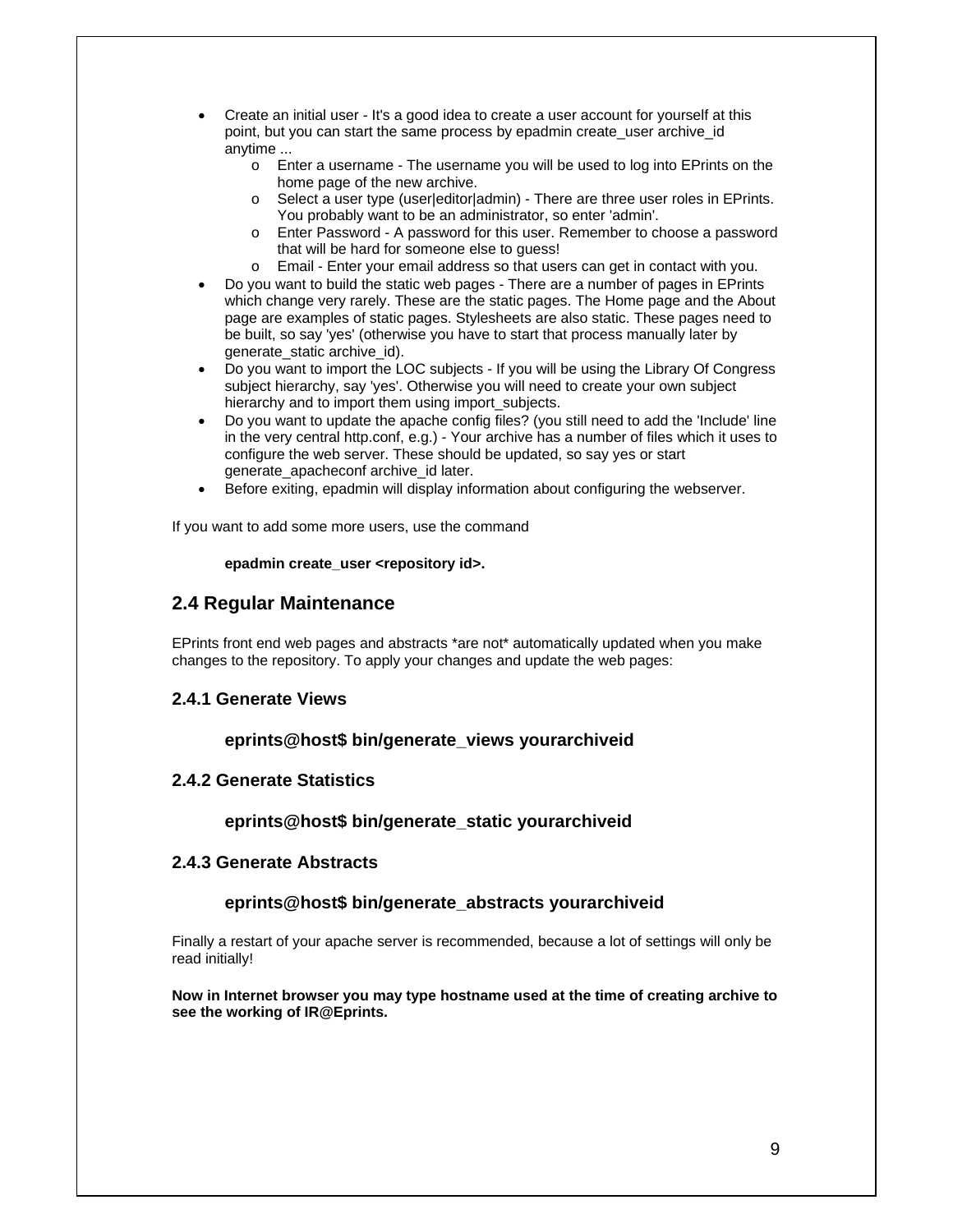### **3.0 Content of the Institutional Repository (IR)**

### **3.1 Content determined for the annual performance of the individual author**

Every laboratory/institute of CSIR must establish an IR. This would at least contain metadata for the following:

(a) Published research literature

- Papers in the journals
- Conference proceedings
- Chapters in books
- Books and other published monographs

with the post-reviewed final manuscripts (including text, tables and figures) in pdf format (whose copyrights have been transferred to the publishers e.g article in a commercial publisher's journal) or publisher's pdf files (whose copyrights continue with the author – e.g. Current Science) and

(b) Unpublished literature

Thesis and dissertations of the students who have worked in the CSIR laboratory for their degree or have a research guide/ supervisor from CSIR laboratory – with full-text (including figures and tables) in the form of pdf files for each of the chapters and preliminary pages and other content of the work.

### **3.2 Optional**

The institute/laboratory may like to deposit other types of literature (e.g. Annual reports, technical reports, presentations, etc).

### **3.3 Responsibility**

### **3.3.1 Coordinators**

The 'Coordinator' is the individual recognized for establishment and maintenance of the IR of a laboratory by the Director of the laboratory.

The coordinator is responsible for

- Establishment, smooth functioning of the IR within the laboratory
- Customization
- User profile maintenance
- Linking IR with subject, national, international and institutional harvesters
- Ensure availability of IR on Internet all the time (24x7)
- User training for metadata entry and file upload
- Checking and updating of record metadata so submitted by the authors and copyright issues that are connected with the record
- Making the record submitted by the author available on Internet
- Delivery of the documents (on receipt of requests) that are not open on Internet
- Periodically check functionality of the services
- Maintain statistics of downloads, and gaps, etc.
- **Backup**
- Entry of legacy data
- Liaison with other coordinators on issues of concern
- Updating the software
- **Outreach**

The coordinator may undertake these tasks him-/her-self or form a team within the laboratory with specific responsibilities and ensure that the timeline is maintained.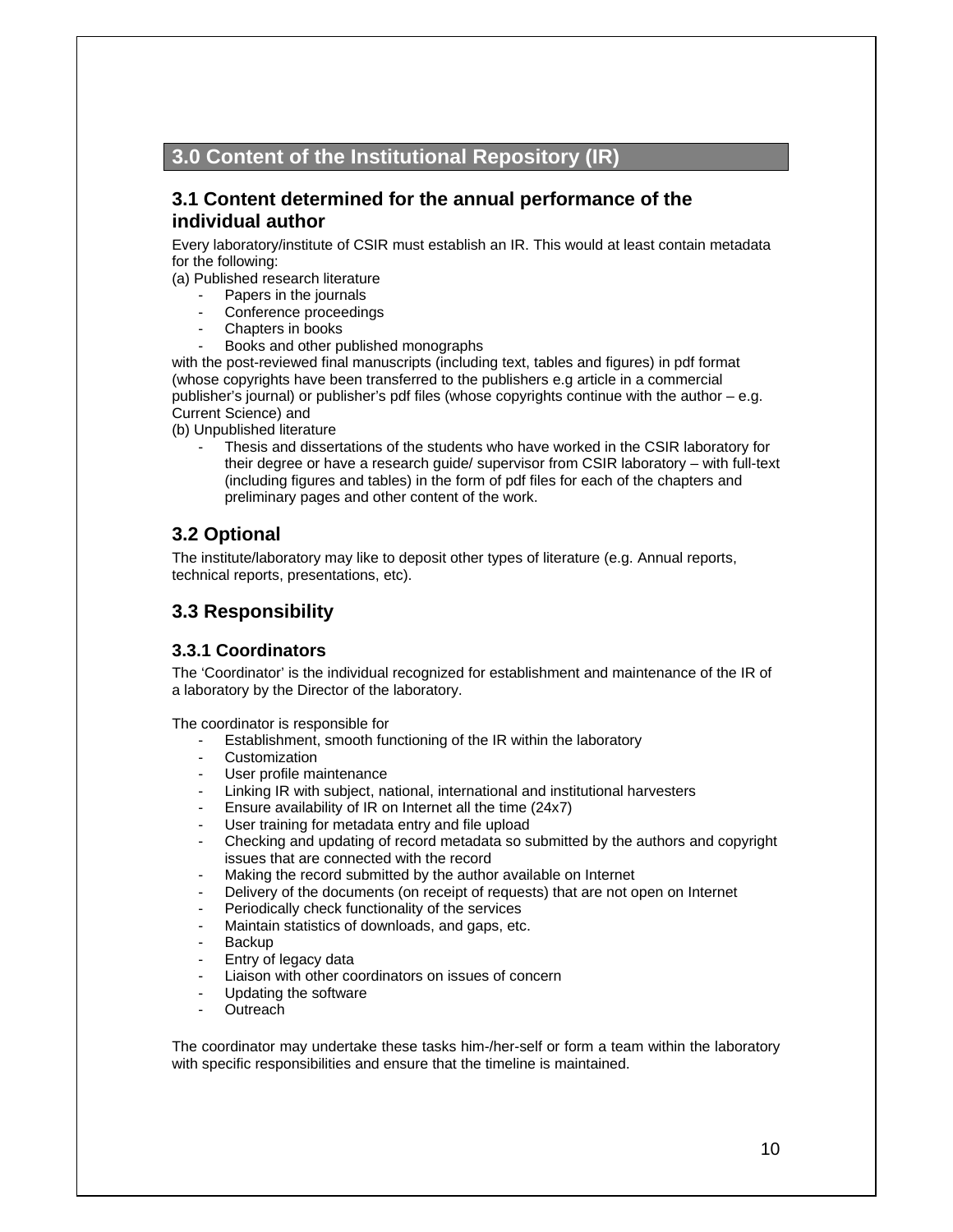### **3.3.2 Authors**

The 'authors' are the individuals working as permanent staff of the CSIR irrespective of the Scientific or Technical groups.

Among the list of authors for a given work, the first author from the laboratory would be responsible for entry of metadata and uploading the full-text.

If the work belongs to authors from more than one laboratory (of CSIR), first authors among the list of authors of each laboratory would be responsible in making the content available in respective laboratory's IR. This is an essential duplication (each laboratory can claim for the credits of the work).

Within 15 days of publication of a literature the authors would upload the metadata along with full-text (post-referred item) on the IR. It is the responsibility of research supervisor/guide from CSIR laboratory to upload the thesis/dissertation of the student they guided within the 15 days of award of a provisional degree for the student's work.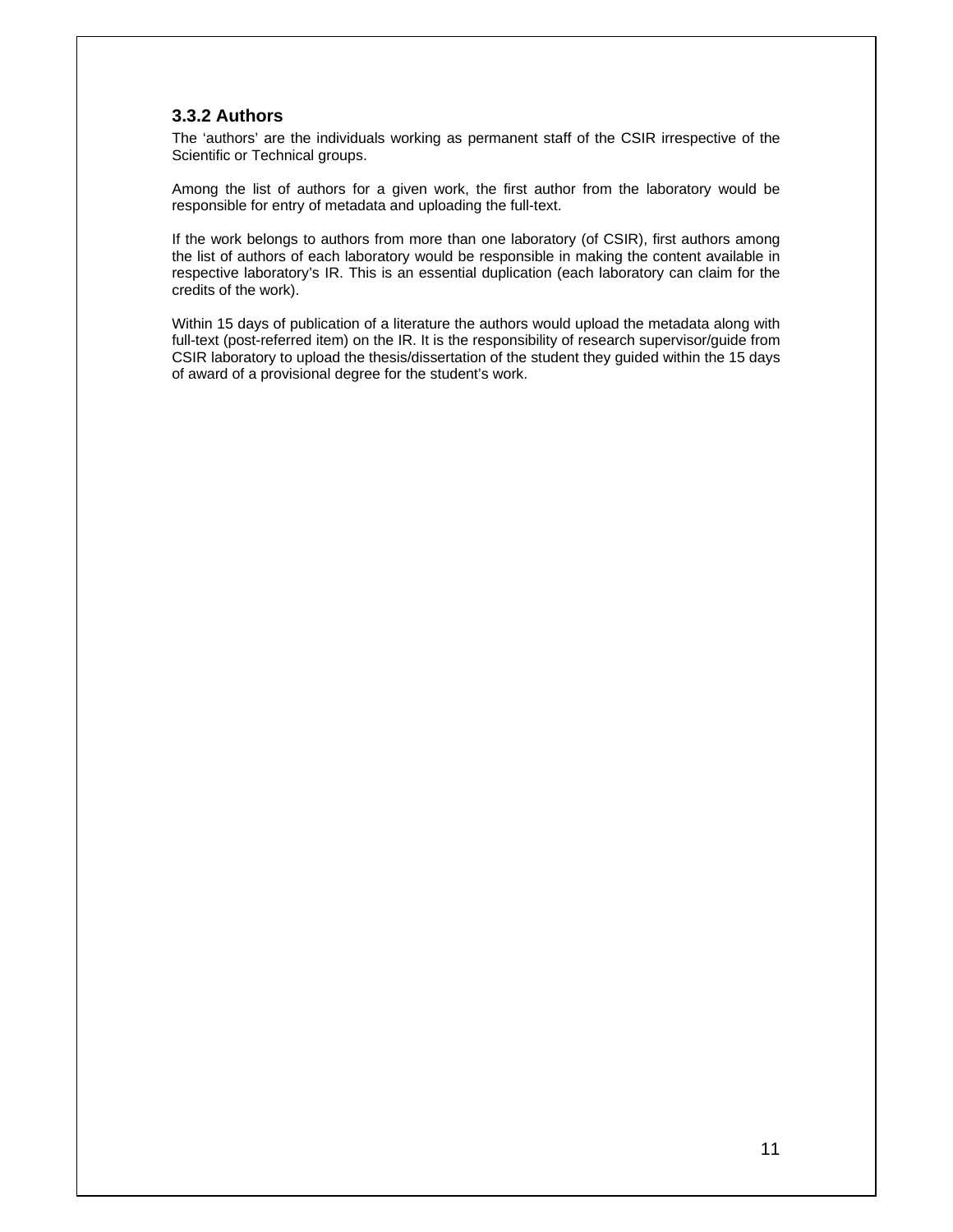### **4.0 Customization**

The coordinator will carry out (may be in cooperation with the IT staff of the institute) following customization before populating the repository.

This chapter touches only essential aspects of customization for the IRs of CSIR. In order to do the customization, an understanding of the basic architecture is useful.

1) Given below is the Architecture of the Eprints Installation



The important components of the Architecture are as follows:

- SQL database
- Web server
- Scripts to configure repository activities
- Configuration files
- 2) After installation the folder structure are as follows(Considering Eprints is installed in /var/lib):

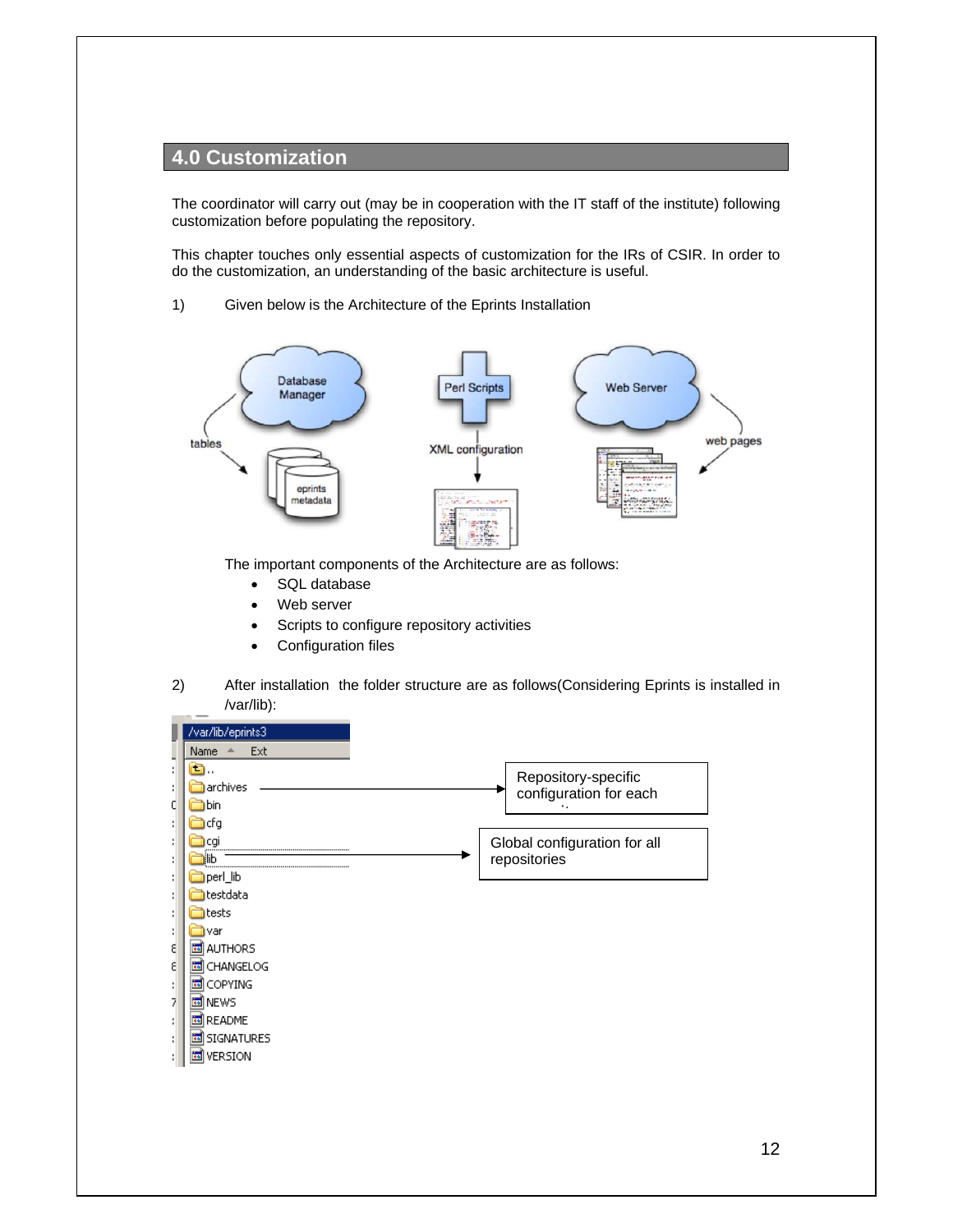After installation and configuration of IR, for example say "csirlab1", a folder with "csirlab1" will be created under "eprints3/archives/" folder. The structure of this folder will be like this:



### **4.1 Home page**

The branding of the repository starts with giving a welcome look and useful information on the home page. Positioning of the information on the home page and presentation style may have flexibility according to ones choice.

To change the Layout of the pages, there is a default template defined in the "eprints3/archives/cfg/lang/en/templates/default.xml" file. If one is familiar with html tags and having basic skills in designing, then this layout can be changed. Here one can change the look and feel of the Top/Bottom and how the middle(content portion) is placed. Required images or stylesheets to static content directory can be copied. Pins can be used to tell EPrints where to insert content in the layout. Once you are done, Run:

#### **\$ eprints3/bin/epadmin reload archiveid**

and if you have used any additional images/stylesheets, move them to the live area of the site by running:

#### **\$ eprints3/bin/generate\_static archiveid**

The proposed changes are as follows:

#### **4.1.1 Masthead**

The header – the top area – is usually occupied by the masthead. This is usually an image file. It is recommended to have similar masthead that of the institute's website to maintain consistency. The masthead may also contain the name of the repository.

Suppose you have a picture to be used here is **"mylogo.gif".** Copy this image file in to **"eprints3/archives/archiveid/cfg/static/images"** folder. Open file **"branding.pl"** from **"eprints3/archives/archiveid/cfg/cfg.d/"** folder and locate the following line and replace the **"sitelogo.gif"** with **"mylogo.gif"** 

 **\$c->{site\_logo} = "/images/sitelogo.gif";** 

Once you are done, Run:

**\$ eprints3/bin/generate\_static archiveid \$ eprints3/bin/epadmin reload archiveid #service httpd restart #service mysqld restart #service network restart**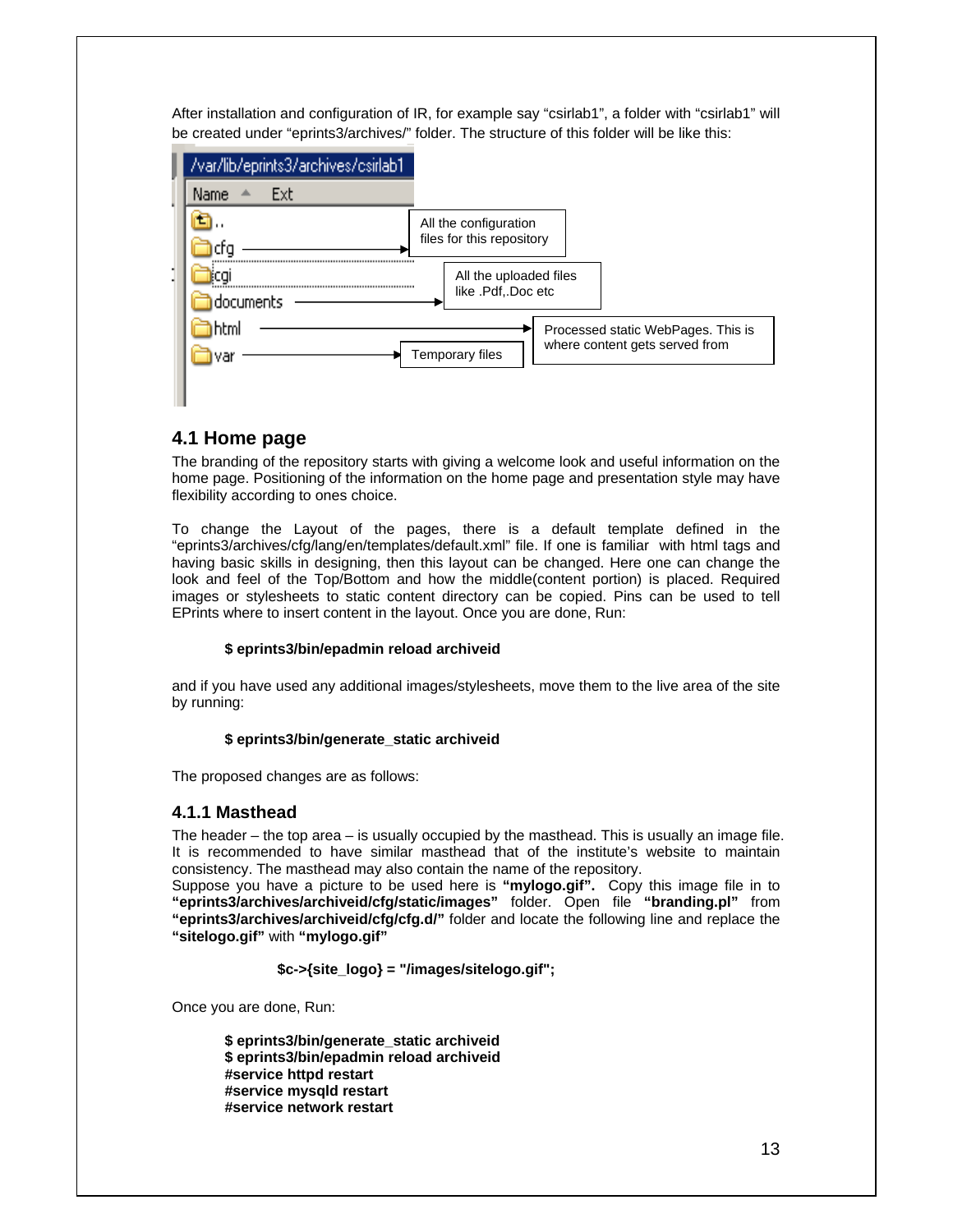#### **4.1.2 Welcome Message**

The main page area may have a welcome text that tells about the institute and the repository in short say in 4-5 lines. If you desire to have more information, may be the text continues with a link 'more' to a new page (some sample text messages in the Annex I).

#### **4.1.3 Number of Records**

The dynamic information on the total number of records in a repository on the home page demonstrates its strength. This incrementing number also gives a frequent visitor a confidence that there is something for him/her to look into.

A plugin has been developed for this (to be got from Dr. Francis Jaykanth).

#### **4.1.4 Recent Submissions**

It is customary to provide information on the home page itself about the recent publications added to the repository. This data is dynamically captured from the database and brought to the main page. This is to help the visitor reach to the content directly rather than going through search/browse mechanism every time. A plugin has been developed for this (to be got from Dr. Francis Jaykanth).

#### **4.1.5 Join Search Harvesters**

Web harvesting help end-user in Web-based search and retrieval, commonly referred to as search engines, by indexing the content that is pertinent to the audience for which the harvest is intended. Content is thus virtually integrated and made searchable as a separate Web application. Such harvesters exist at institutional, national and international levels as well as for a given focused discipline. Links from home page of IR to the following search harvesters are thought appropriate. Also one should ensure arrangements that these harvesters harvest the data from your IR (and check periodically that this is being done):

- CSIR Harvesters at
	- o URDIP (http://www.csircentral.net) and
	- o NAL (http://csirpubls.nal.res.in/)
- Indian National Archive maintained by CASSIR (http://casin.ncsi.iisc.ernet.in/oai/),
- Globally popular harvesters
	- o OAIster (http://oaister.umdl.umich.edu/o/oaister/)
	- o Google (http://www.google.com/) and
	- o Google Scholar (http://scholar.google.com/)

Do find harvester(s) in the area of your IRs domain. Such an arrangement helps in increasing number of hits and downloads from your IR.

### **4.1.6 Submission Policy and Copyright Issues**

One can also define fixed content for: home page, about page, help pages, error page and information page. These configuration files are stored in the "eprints3/archives/cfg/lang/en/static" directory. Different Policies like Metadata Policy, Data Policy, Content Policy, Submission Policy and Preservation Policy are defined in the Policies.xpage. To define the policies, web tool is available at "http://www.opendoar.org/tools/en/policies.php". Generate the policies and copy in the policies.xpage file.

### **4.1.7 Links to the Institute's and Library Websites**

It is customary to promote the institute's website to which the IR belongs and other research information groups (for example KRC's website) that the institute provides.

### **4.1.8 Footer**

The footer – as the name suggests – is at the bottom of the page and should at least contain information on (i) the agency responsible for development and maintenance of the website, (ii) contact information, and (iii) the software used.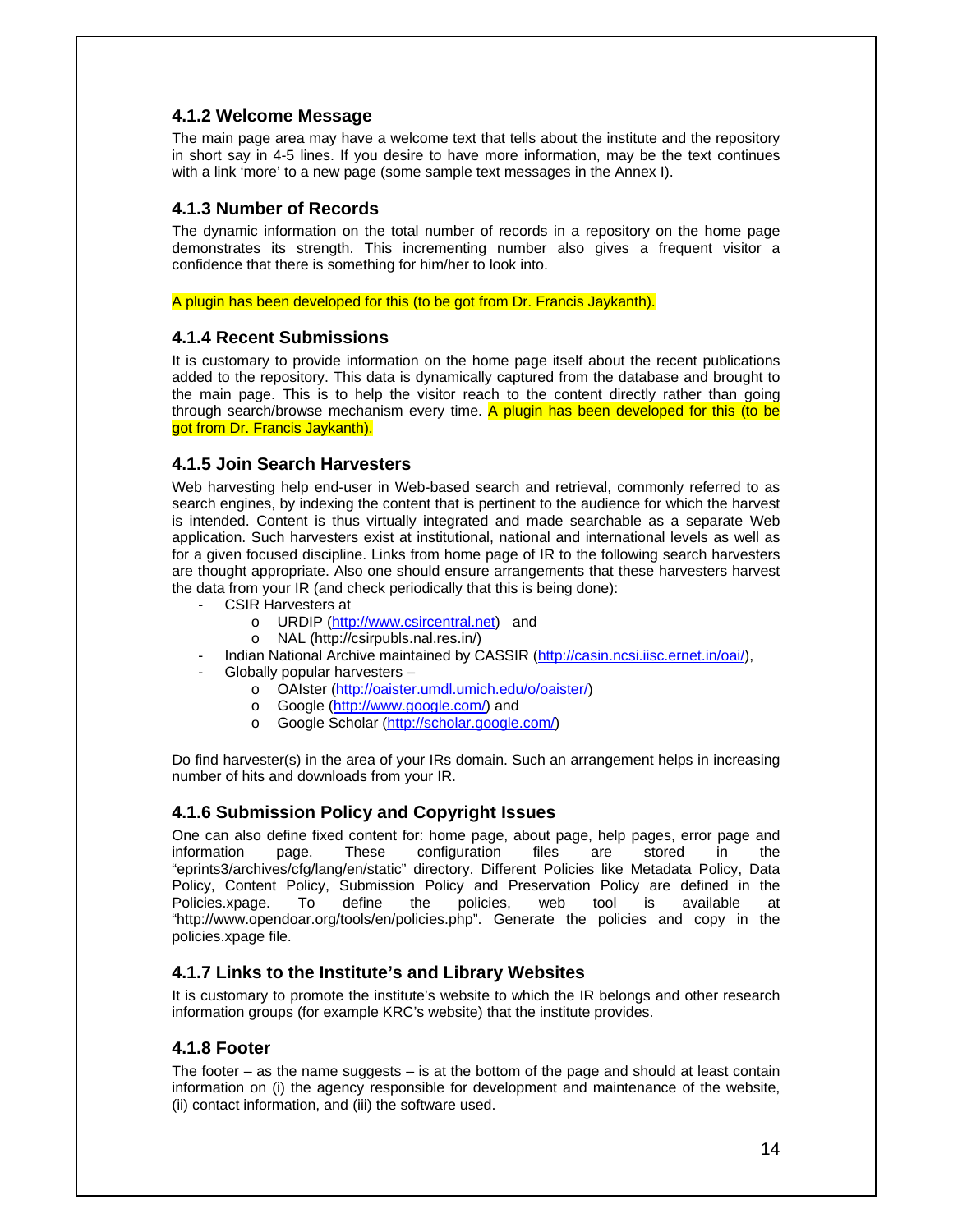### **5.0 Subjects (Defining Classes)**

EPrints has a facility to pre-define the subject areas under which the literature is to be deposited. This is a useful grouping of the subjects that help visitor in browsing the items present in the repository by subject of his/her choice. This is similar to the classification schemes for library books wherein main classes and sub-classes or further division downwards exist in the form of 'parent-child' relations / family tree.

The laboratories of CSIR have freedom to define these.

### **5.1 Guidelines**

A broad definition of the subjects - maximum two levels - is ideal. There are advantages in restricting this to such a broad level:

- Justice to place complex type of publications in one group only (for exclusiveness).
- The incrementing number of records in each subject category impresses visitor by its size.
- Small schema aesthetically looks beautiful and permits the user to make quick decision.
- The purpose of 'browsing' (this schema permits) on repository is to get information that is specifically needed and also know what exists in periphery.
- It may be borne in mind that the subject categories so created are mutually exclusive of each other in an array.

#### **5.2 Illustrative Example**

*Chemistry* 

- *Physical chemistry* 
	- *Analytical chemistry* 
		- o *Qualitative analysis*
		- o *Quantitative analysis*
- *Organic chemistry* 
	- o *Biochemistry*
	- o *Polymer chemistry*
- *Inorganic chemistry*

Once you make the tree of the subjects as illustrated above, there are two ways to define this in the IR.

### **5.3 Menu Level Operation**

Log-in as administrator and click on "Admin" link -> select "Config. Tool" tab -> click on "Edit Subject" button, A Edit subject (Top level) screen will appear wherein under Subject ID: ROOT two (Library of Congress Subject Areas and University Structure) are defined. In the text box Add child to subject node: ROOT, type subject string (this is internal code for the subject that you are likely to define). For above illustrative example, type 'Chem' as a Subject ID String and click 'Add Child' button. Now you see a option to type 'Subject Name' for a subject string 'Chem'. Type 'Chemistry' here, opt for 'no' radio button (because you do not want any one to add their record under this main subject (class) and click 'Save Changes' button. A new subject in the root by name 'Chemistry' would get created. This now permits you to add a child for the parent 'Chem' by repeating the process of adding subject string initially and subject name. Repeat this process until you complete your definition. In the similar fashion, you can delete the subjects. The 'child' requires to be deleted first before the 'parent'.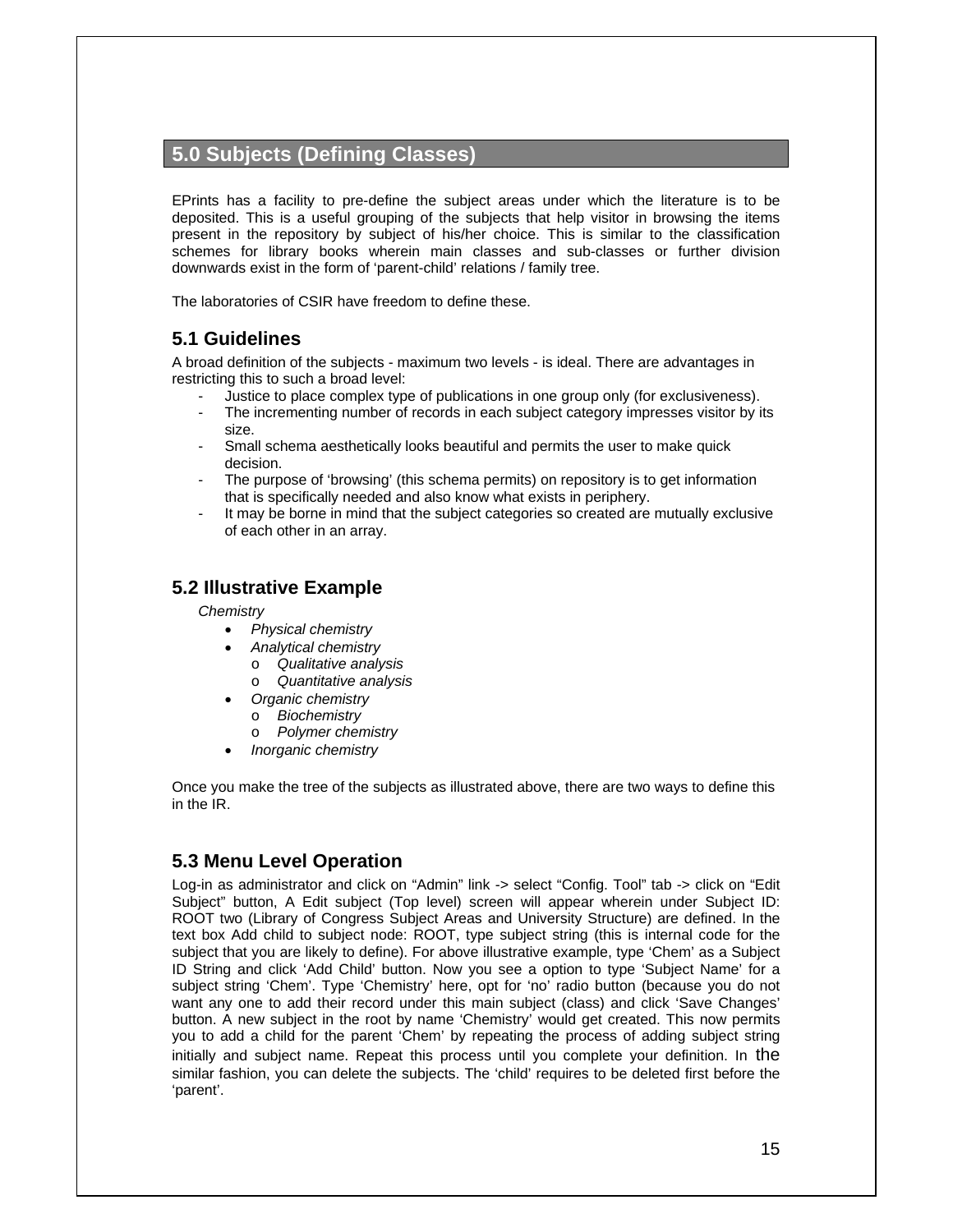### **5.4 Defining in the File**

Create a text file with nay name say "subjects.txt" in the given format Key : Name of Subject : Root/Child : Can add Item(1) Or not(0)

> Now import the subjects/divisions: \$ eprints3/bin/import\_subjects csirlab1 subjects.txt

Example: subjects.txt

```
Section: Subjects 
        ################################################### 
        # 
        # SUBJECTS 
        # 
        ################################################### 
        Chem:Chemistry:ROOT:0 
        Phys:Physical Chemistry:Chem:1 
        Anal:Analytical Chemistry:Chem:0 
        Qual:Qualitative Analysis:Anal:1 
        Quan:Quantitative Analysis:Anal:1 
        Org:Organic Chemistry:Chem:0 
        Bioc:Biochemistry:Org:1 
        Poly:Polymer Chemistry:Org:1 
        Inor:Inorganic Chemistry:Chem:1
```
Whenever you change anything, always restart the web server so that all the changes are reflected.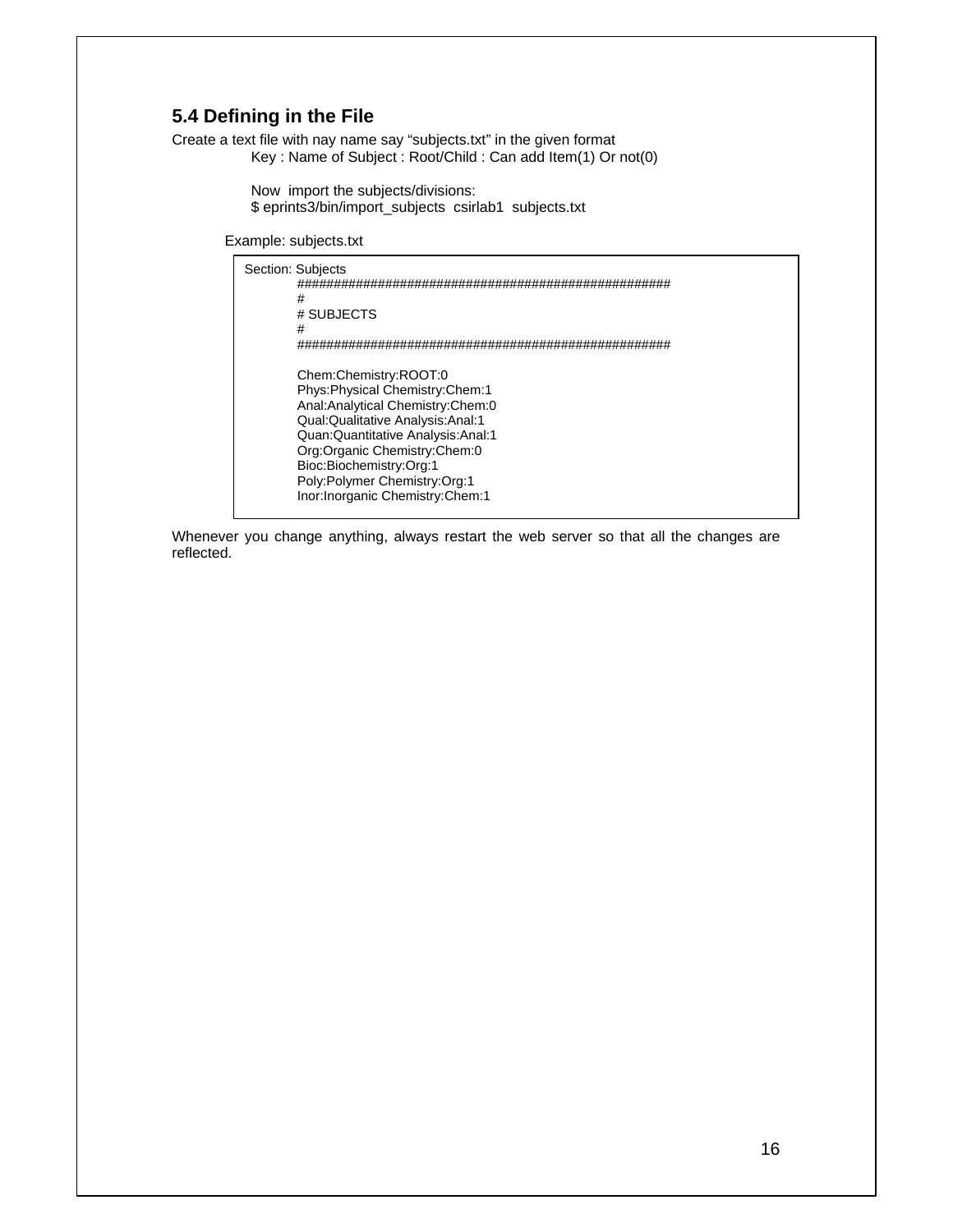### **6.0 Divisions**

EPrints has a facility to predefine and browse by Divisions (these are defined in the same file that of subjects. However, CSIR being a dynamic system, the new divisions get formed from existing staff or get amalgamated. Such dynamics is likely to affect the IR's functionality (no new input is likely from the divisions so amalgamated, the inputs of the staff moved to the new divisions can not be grouped easily under new division, etc.). Besides, the interdisciplinary nature of research today, requires inputs from various disciplines and such inputs from various divisions for a published literature are common. Therefore division of literature in IR does not warrant.

Three steps are required to be taken:

1. Remove the divisions so defined if any (by default eprints have predefinition of divisions under heading 'University structure'). Delete these by Log-in as administrator and click on "Admin" link -> select "Config. Tool" tab -> click on "Edit Subject" button. Select 'University Structure' to reach to the bottom of the child and use delete buttons to delete complete structure. Alternately, edit 'subjects' file (where subject categories have been defined) and remove the lines pertaining to Division.

2. Removing the browse button below masthead: Here is how the menu items of eprints look like.

Home | About | Browse by Year | Browse by Subject | Browse by Division | Browse by Author |

We want to remove 'Browse by Division' button. Go to the file: …../eprints3/archives/<repository name>/cfg/lang/en/templates/default.xml

In that file following text would be seen. Please delete the red portion and save the file.

```
Section: Division 
  <td align="left"><ul class="ep_tm_menu"><li><a 
href="{$config{http_url}}"><epc:phrase 
ref="template/navigation:home" /></a></li><li><a 
href="{$config{http_url}}/information.html"><epc:phrase 
ref="template/navigation:about" /></a></li><li><a 
href="{$config{http_url}}/view/year/"><epc:phrase 
ref="bin/generate_views:indextitleprefix" /><epc:phrase 
ref="viewname_eprint_year" /></a></li><li><a 
href="{$config{http_url}}/view/subjects/"><epc:phrase 
ref="bin/generate_views:indextitleprefix" /><epc:phrase 
ref="viewname_eprint_subjects" /></a></li><li><a 
href="{$config{http_url}}/view/divisions/"><epc:phrase 
ref="bin/generate_views:indextitleprefix" /><epc:phrase 
ref="viewname_eprint_divisions" /></a></li><li><a 
href="{$config{http_url}}/view/creators/"><epc:phrase 
ref="bin/generate_views:indextitleprefix" /><epc:phrase 
ref="viewname_eprint_creators" /></a></li></ul> 
\langle t \rangle
```
Restart apache..

The divisions link will disappear.

3. Removing the data entry field from worksheets

Comment out following line in *"….eprints3/archives/cfg/workflows/eprint/default.xml".* <!-- <component><field ref="divisions"/></component> -->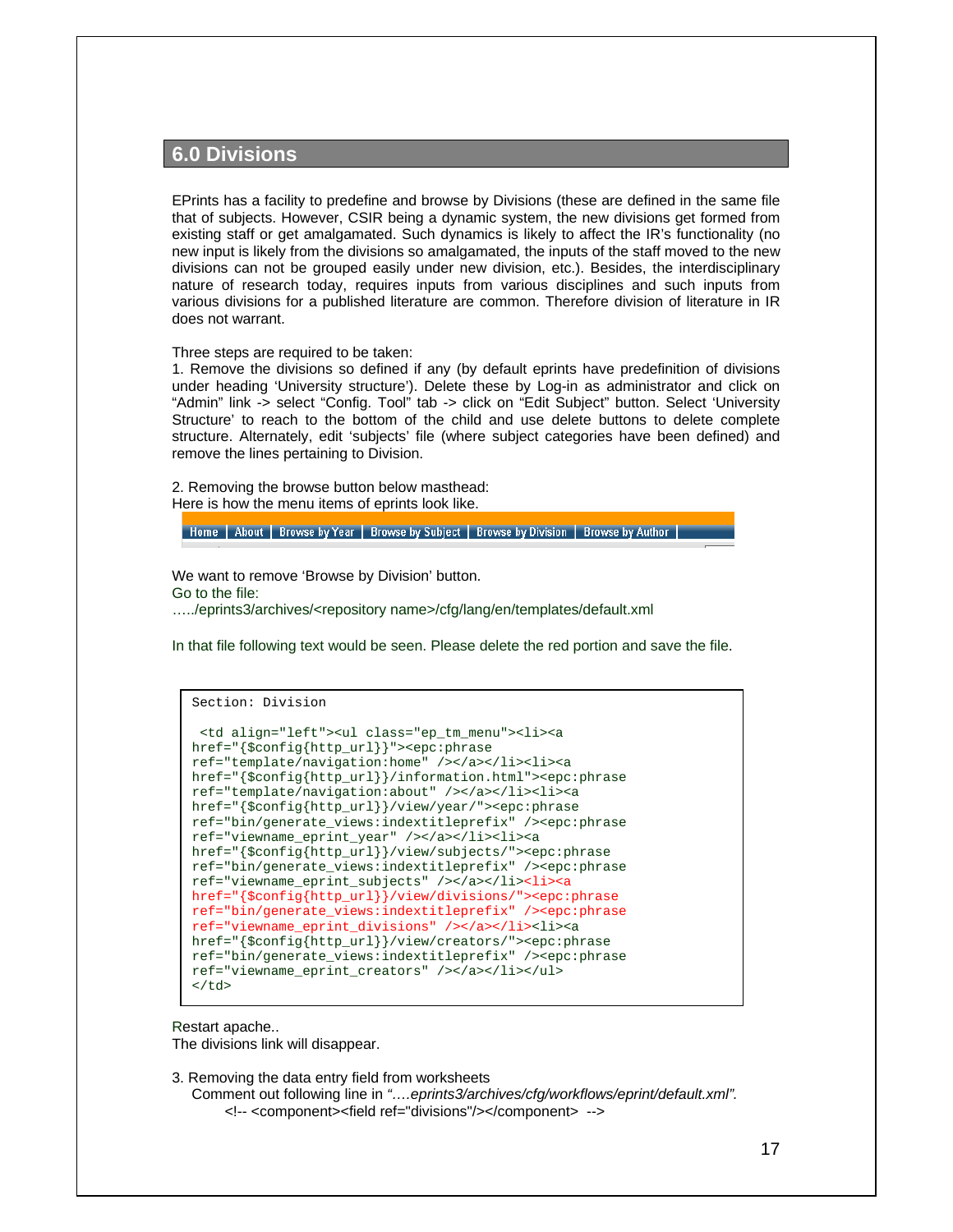### **7.0 Types of Documents**

Librarians experience visitors' choice for a literature by type of the documents. It is useful in having the browse facility by the type of documents.

Open a file "…..*eprints3/archives/cfg/cfg.d/views.pl"* and add the following at the end before the end tag" "]".

```
Section: Types of documents: 
   \left\{ \right.id \Rightarrow "types",
           menus => [ 
                 { 
                     fields \Rightarrow [ "type" ],
                      reverse_order => 1, 
                     allow_null => 0,
                      new_column_at => [10,10], 
                 } 
 ], 
            order => "creators_name/title", 
            variations => [ 
                 "creators_name;first_letter", 
                 "type", 
                 "date;res=year", 
                 "DEFAULT" ],
```
### **7.1 Adding Data Elements for Data Entry**

Also edit the "*eprints3/archives/cfg/lang/en/templates/default.xml".* Locate the line where all the links are defined for "home", "About","Browse by….." and add the new link for *"* browse by Document Type":

```
<li><a href="{$config{http_url}}/view/types/"> <epc:phrase 
ref="bin/generate_views:indextitleprefix" /> <epc:phrase ref="viewname_eprint_types" /> </a> 
</li>
```
Once you are done, Run:

**\$ eprints3/bin/epadmin reload csirlab1 \$ eprints3/bin/ generate\_view csirlab1**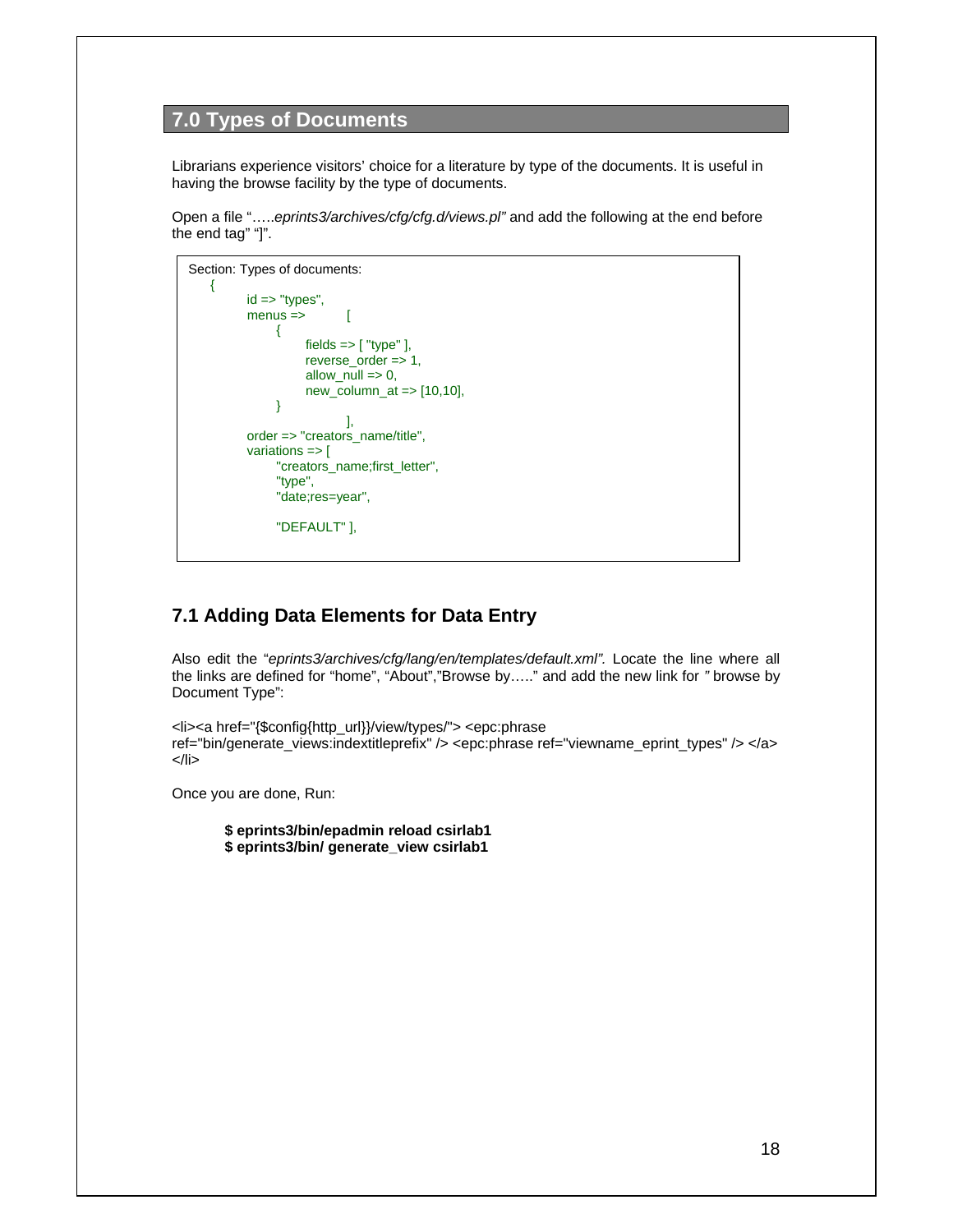### **8.0 Adding Fields**

#### **8.1 Guide/Supervisor**

EPrints permit normal flow of a data entry by opening up templates that contain needed fields for a given document type. However, for the thesis type of document the field Guide/Supervisor's name is missing. This is an important piece of information and therefore we need to add this field to the definitions. To do so, following is required to be done.

To add an additional field say "thesis guide" in the document type "Thesis". Then edit "*eprints3/archives/cfg/cfg.d/eprint‐fields.pl*" and add following at the end:

```
\{'name' => 'thesis_guide',
                       'type' => 'name', 
                       'family_first' => 1, 
             },
```
Edit the "*eprints3/archives/cfg/workflow/eprint/defalt.xml"* and locate the line

```
 <epc:if test="type = 'thesis'">
```
below this line add the following:

<field ref="thesis\_guide" required="yes" />

Open database for this archive. Alter the table *eprint* and add following columns:

| thesis guide family     | varchar(255) |
|-------------------------|--------------|
| thesis guide given      | varchar(255) |
| thesis guide lineage    | varchar(255) |
| thesis guide honourific | varchar(255) |

Edit the "*eprints3/archives/cfg/lang/en/phrase/zz\_webcfg.xml"* and add following line:

<epp:phrase id="eprint\_fieldname\_thesis\_guide">Guide Name</epp:phrase>

Once you are done, Run:

\$ **eprints3/bin/epadmin reload csirlab1**  and restart the Apache.

#### **8.2 CSIR Author ID**

The repositories would eventually be linked to the R&D portal of CSIR. This link for a particular author can be established by the unique employee ID that is being thought of in ERP Solution. It is therefore essential to add this as a subfield in every author name (currently a text box for email address exists that could be replaced). This is important because the rendering of author names differs in scientific documents than what otherwise would exist on CSIR's R&D Portal.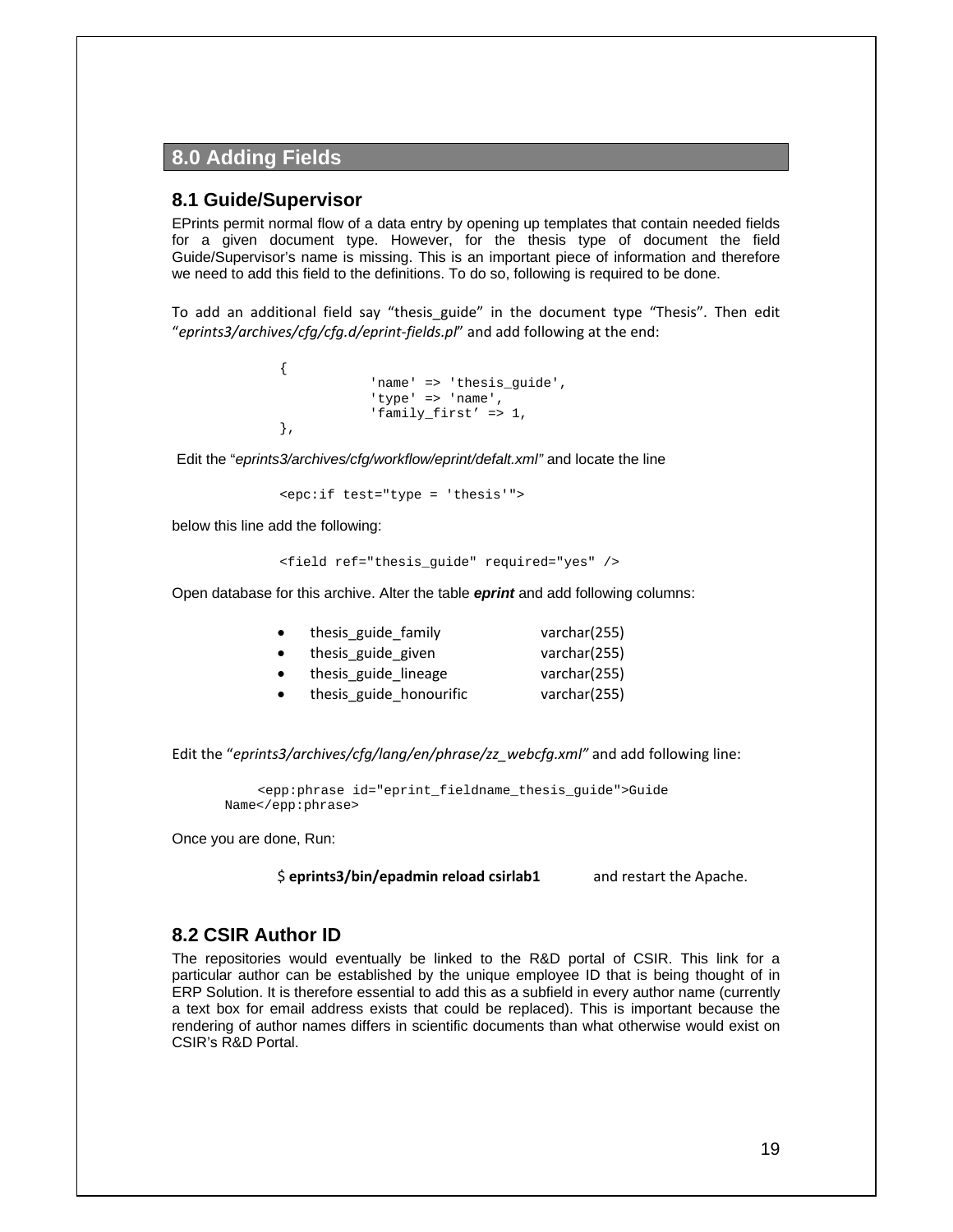To add a new sub‐field "cisirid" for each creators to store the CSIR ID of the creator. Then edit "*eprints3/archives/cfg/cfg.d/eprint‐fields.pl*" and add following under creators, below sub-name  $=$   $>$  'id':

$$
\left\{\n\begin{array}{c}\n\text{sub_name'} => \text{'id'},\n\text{'type'} => \text{'text'},\n\end{array}\n\right.
$$
\n
$$
\left\{\n\begin{array}{c}\n\text{input}_\text{coll} > 20, \\
\text{'allow}_\text{null'} => 1,\n\end{array}\n\right.
$$
\n
$$
\left\{\n\begin{array}{c}\n\text{sub_name'} => \text{ 'csirid'},\n\text{'type'} => \text{ 'test'},\n\end{array}\n\right.
$$
\n
$$
\left\{\n\begin{array}{c}\n\text{sub_name'} => \text{ 'csirid'},\n\text{'input}_\text{coll} > 20, \\
\text{ 'allow}_\text{null'} => 1,\n\end{array}\n\right.
$$

Create a new table "**eprint\_creators\_csirid**" with following fields:

|           | $\bullet$ eprintid | int(11)     | Primary Key | Not Null |
|-----------|--------------------|-------------|-------------|----------|
| $\bullet$ | pos                | int(11)     | Primary Key | Not Null |
|           | • creators csirid  | varchar(20) |             |          |

(NOTE: Don't change the Table/Fields name)

Edit the "*eprints3/archives/cfg/lang/en/phrase/zz\_webcfg.xml"* and add following line:

<epp:phrase id="eprint\_fieldname\_creators\_csirid">CSIR ID</epp:phrase>

Once you are done, Run:

\$ **eprints3/bin/epadmin reload csirlab1**  and restart the Apache.

### **8.3 Field for Citation Link**

As a value addition, the record on IR can be linked to Google Scholar to fetch the number of citations a particular document received. This needs to be defined as a field with default content (event: on click search in Google Scholar (GS) to search text in the title field and retrieve GS details in separate tab).

……..Under Construction……..

### **8.4 Unique OAI-Identifier to IR**

(IMPORTANT for Harvesting) Give unique OAI-Identifier to IR. Open "*eprints3/archives/cfg/cfg.d/oai.pl"* and replace "**generic.eprints.org**" with hostname of the IR like "*csirlab1.csircentral.net*"at the following line:

```
$oai->{v2}->{archive_id} = "generic.eprints.org";
```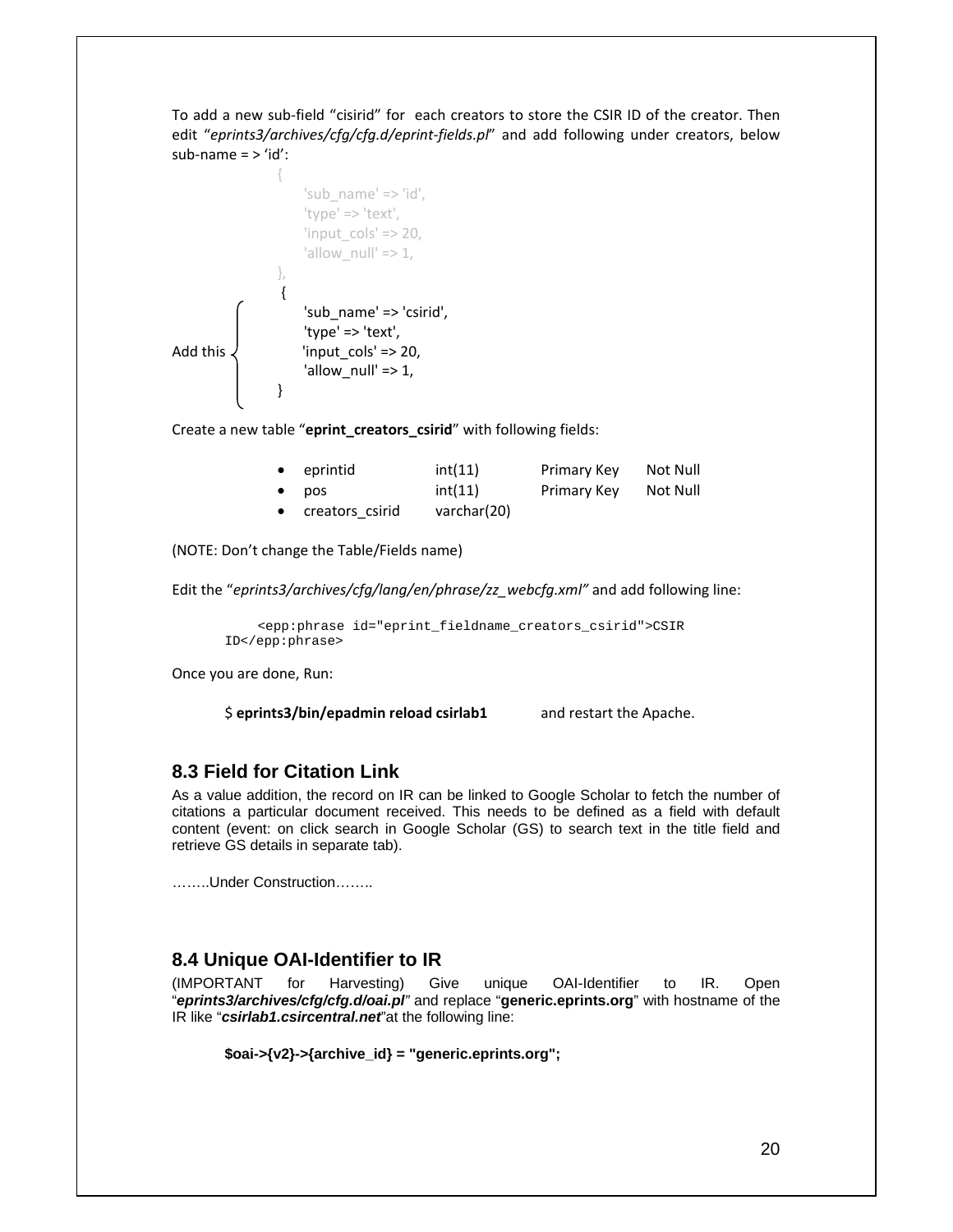### **9.0 Standards for Metadata Description**

Entry of clean unambiguous metadata is the key to successful information retrieval. The librarians have traditionally been doing this job under the concept 'cataloguing'. A clean data entry helps in viewing a data that is self explanatory for making decisions as well as building valuable indexes for comprehensive as well as exclusive retrieval of desired information. It is therefore essential that certain standards/ practices are to be followed. Following tips for each of the fields would help in making the data entry flawless. Note that such tips are also available (or could be incorporated/ modified as needed) in the data entry work sheets of the software that you would use.

### **9.1 General**

Every punctuation mark (, ; . ? !) follows space and then the next word. The punctuation mark must be immediately next to the word without space.

### **9.2 Title**

The title should not end with a full stop, but may end with other punctuation mark if original title has it. There is no way to type italic text, please enter it normally. A subtitle should proceed with a colon [:]. Use upper case for the first letter of the first word of title & subtitle and words with proper nouns.

#### **Example: Dynamics of chromophoric dissolved organic matter in Mandovi and Zuari estuaries: A study through in situ and satellite data**

### **9.3 Abstract**

Copy-paste here a formal abstract or summary of the document if exists after editing for removing any carriage returns and complicated text. No complicated text formatting is possible. Use 'sup( )' superscripted and 'sub( )' for subscripted words/symbols. Convert mathematical symbols to normal text.

**Example:** Mandovi estuary is a tropical estuary strongly influenced by the southwest monsoon. In order to understand, sources and fate of particulate organic nitrogen, suspended particulate matter (SPM) collected from various locations, was analyzed for particulate organic carbon (POC) and particulate organic nitrogen (PON), **delta sup(13)C sub(POC),** total hydrolysable amino acid enantiomers (L- and D- amino acids) concentration and composition. **Delta sup(13)C** sub(POC) values were depleted (-32 to -25 ppt) during the monsoon and enriched (-29.6 to -21 ppt) in the pre-monsoon season implying that OM was derived from terrestrial and marine sources during the former and latter season, respectively. ……... Based on D-amino acid yields, bacterial OM accounted for 16-34% (23.0 **+ or -**6.7%) of POC and 29-75% (47.9 **+ or -**18.7%) of PON in monsoon, and 30-78% (50.0 + or -15%) of POC and 34-79% (51.2 **+ or -**13.3%) of the PON in premonsoon in the estuary. ….

### **9.4 Creators/Authors/Editors**

It is always (wrongly) considered that the name element has first name, middle name and last name (surname or family name) and also written in *this* order. Internationally, in scientific world, the name that is written last is picked as family name and other names are turned to initials. Indian names are complex by nature. Some variations identified are:

- Names with spaces
- Names with no last/family names
- Names indicating social grouping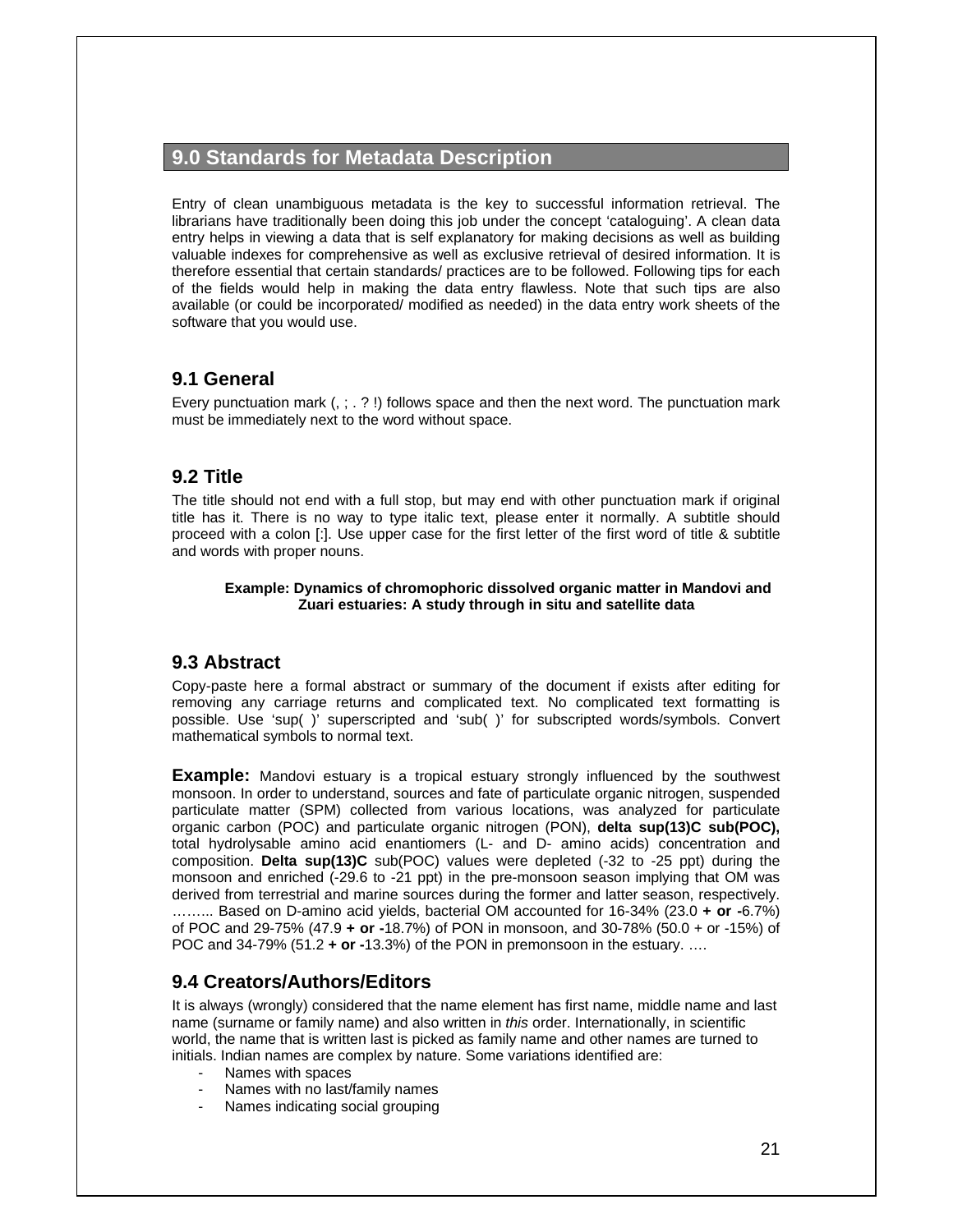- Female names followed by Father/ Husband's name (and no family name)
- Names with suffixes

Refer Annexure III for some tips on how should one come over these variations (and use them while rendering in this repository).

### **9.5 Corporate Creators**

At times, the individuals are not named but the responsibility of creation goes to the organizational/corporate entities. In such a situation, write the name of the organization followed by the place.

#### **Example: National Institute of Oceanography, Goa**

### **9.6 Publication Details/ Citation**

This field describes the source where the document under reference is published. Various data elements form part of this field. Standards for some important elements are described below.

#### **9.6.1 Journal Title**

The title of a journal or magazine. Do not use abbreviations. Enter in full. First letter of every word should be in upper case.

#### **Example: Journal of Experimental Marine Biology and Ecology**

### **9.6.2 Title of Book**

Title usually found on the title page (first page of book).

#### **Example: Tsunamis: Detection, Monitoring, and Early-Warning Technologies**

#### **9.6.3 Publisher**

A person, firm or corporate body responsible for placing an item on the market. Do not use abbreviations, enter in full.

#### **Example: Oxford University Press**

#### **9.6.4 Number of Pages**

Just the total number of pages of the document in case if it is a monograph/book/thesis type. Do not prefix or suffix 'p.' or 'pp.'. Sum total and write total pages in case if the pagination for introductory pages, main text, annexure, etc., is numbered differently. In case if the pagination is not continuous (at times pagination per chapter is numbered), write 'vp' for various pages.

#### **Example: 239**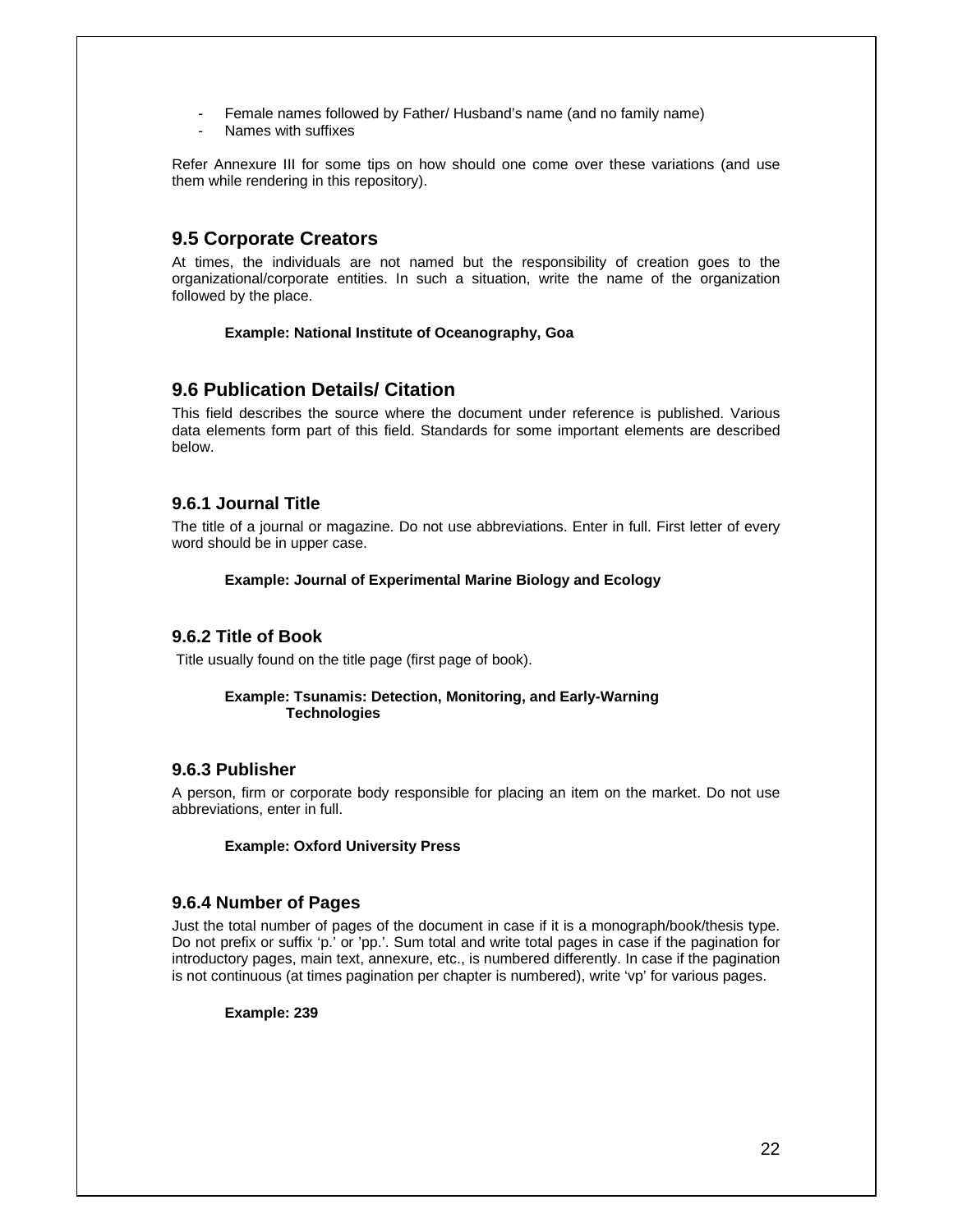#### **9.6.5 Series Name**

The name of the series to which the document belongs and series number. Use upper case for the first character of every word in series except for articles (a, an, the), prepositions (of, for), etc. In EPrints, Series name forms a part of Publication Details.

#### **Example: Elsevier Oceanography Series, 25**

#### **9.6.6 Official URL**

The canonical URL for this item. Some journals require you to provide a link to their version.

#### **Example: www.ias.ac.in/currsci/25jul2011/222.pdf**

#### **9.6.7 Page Range**

Numerals only. The sequence of pages of the item. Do not enter 'pp. '

#### **Example: 221-234 Write numbers in full (not 221-34)**

#### **9.6.8 Identification Number**

The unique identification number or a DOI. Such identification numbers are normally available to the monographs whereas DOI have become common for the journal articles on the Internet.

#### **9.6.9 Related URLs**

URLs that are related to this item. This is to be used only when there is any other record related to the record under description and its URL. For example, a second edition of a book is an update of first edition of the same book. Links could be provided to these two records interchangeably.

### **9.7 Project**

This field could be used to link the repository record to the CSIR R&D Portal to retrieve data from IRs to the Portal and link it up to the respective projects. Type the project number of which this document is an outcome of the research project.

### **9.8 Contact Email Address**

If the full-text is not available to the public, then requests to view the full-text are sent to this email address. The email address is not made available to the public. Traditionally the library takes care of honouring the reprint requests to the authors of the institute.

### **9.9 Keywords**

These could either be natural language terms that describe the item. However, use of standard vocabulary (thesaurus) is strongly recommended. Standard vocabularies help in better retrieval of items than natural language terms.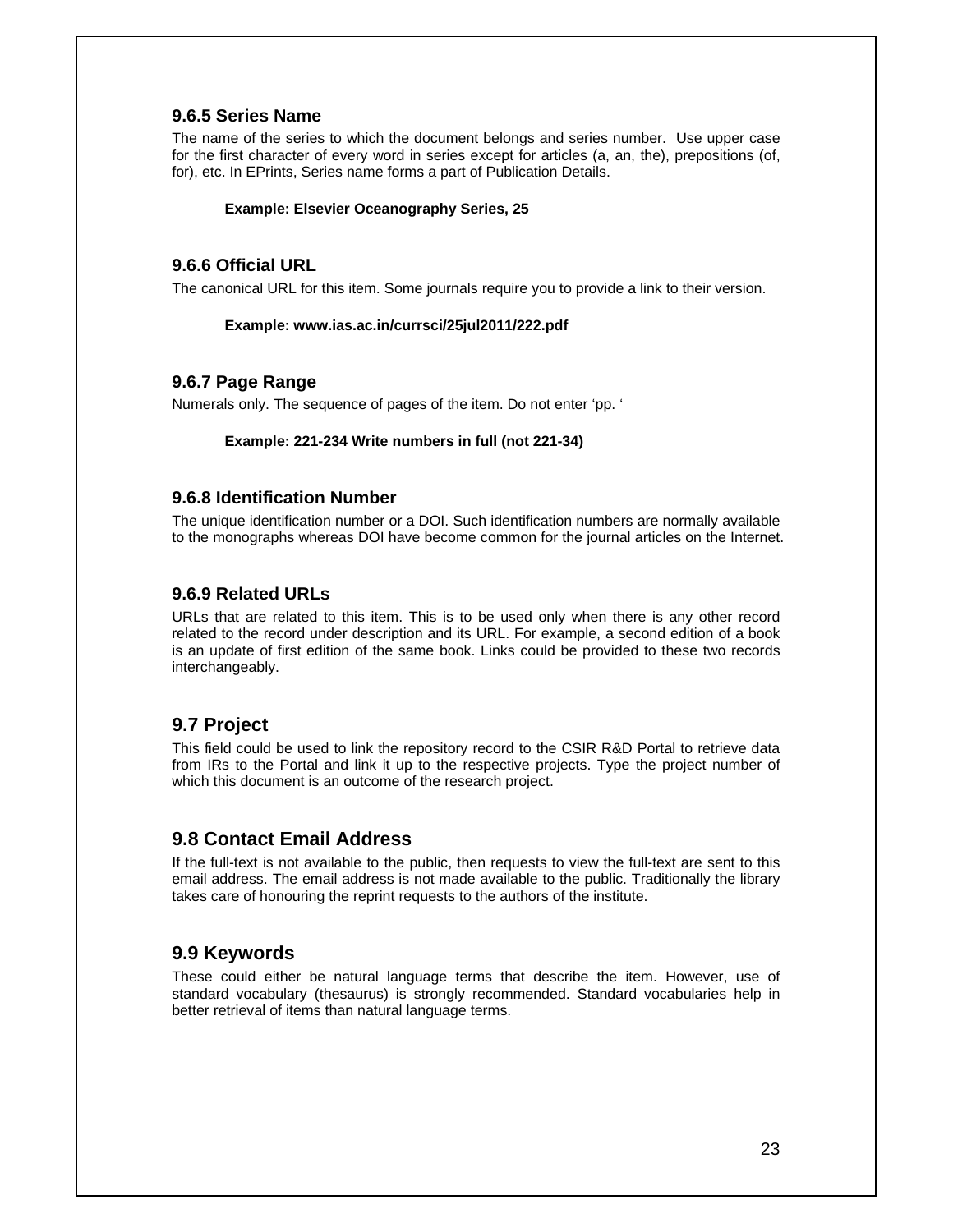### **9.10 Additional Information/Description**

This field is an open text for any additional information on the item that the standard fields do not describe.

### **9.11 Subject Category**

In EPrints, this is the last part of the description. These are predefined categories as indicated in the configuration section. The user has to select one of the categories to place the item in the repository.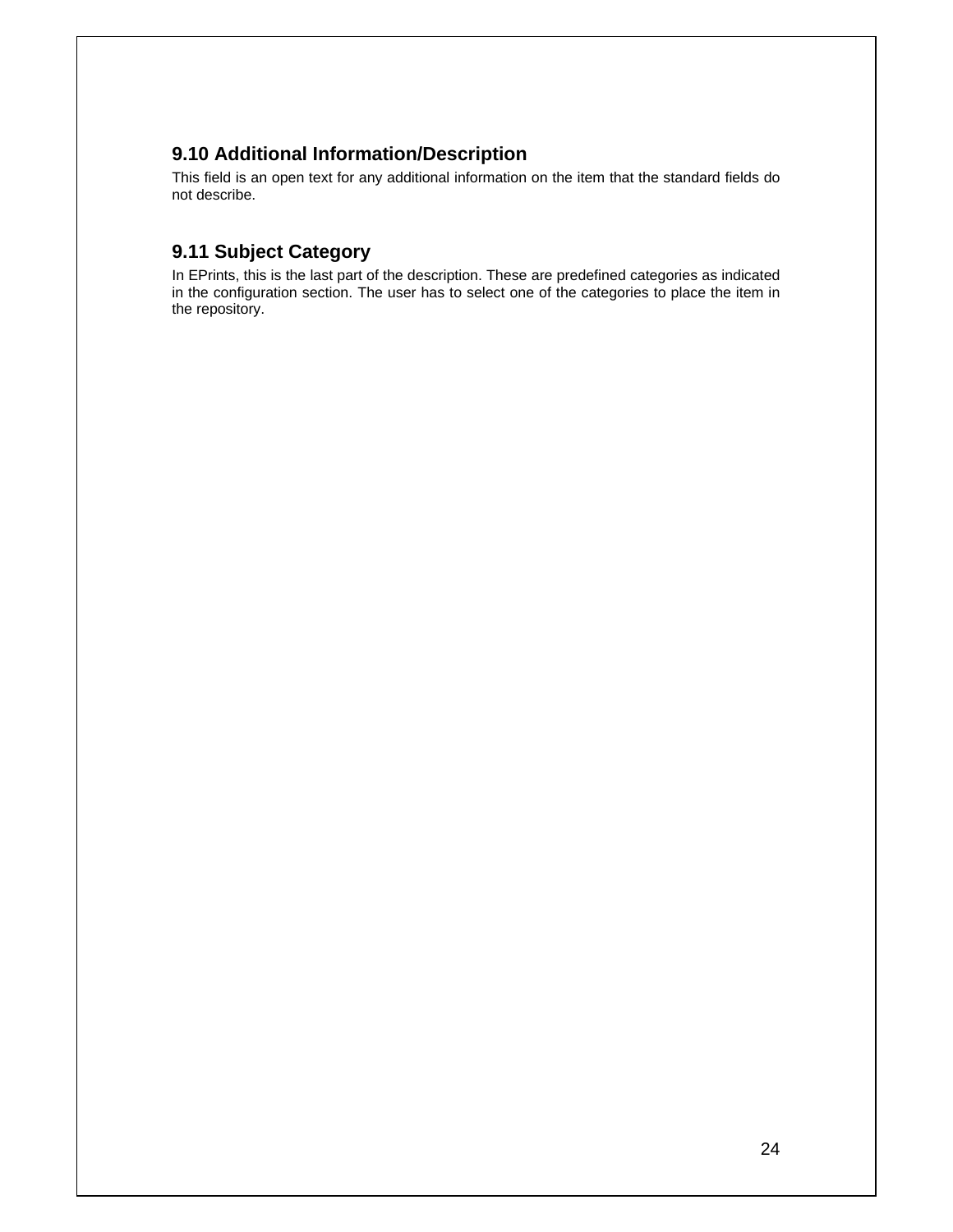### **10.0 Copyright Issues**

### **10.1 The Problem**

Commercial publishers, when accept the paper for publications, normally ask authors to transfer copyrights to the publisher. This practice limits the institutions to archive the published papers (normally .pdf formatted files) on the repositories.

### **10.2 The Solutions**

#### **10.2.1 If the copyrights are transferred….**

Most of the publishers today, permit archiving post-print (i.e. final draft post-refereeing) manuscript on the IRs. There are several publishers now who have changed their policies and even permit the authors to place the publisher's .pdf formatted files too. "Publisher copyright policies & self-archiving" (http://www.sherpa.ac.uk/romeo/) website is a part of Sherpa/RoMeo Project that compiles policies of most prominent publishers and updates from time to time. One can search either by journal or by publisher on this website to ascertain publisher's policies. The website has grouped publishers and journals in to following categories:

- Green/Blue publisher: permitting to archive post-print (i.e. final draft post-refereeing) or the PDF file of the publisher
- Yellow publisher: permitting to archive pre-print (i.e. pre-referring) and
- White publisher: A publisher that does not formally support archive.

This website has also developed a page for the publishers allow authors to deposit the publisher version or PDF of their article in an Institutional Repository, without fee or an embargo or with an embargo (restriction to place the paper after certain period of publication). (http://www.sherpa.ac.uk/romeo/PDFandIR.php?la=en)

#### **10.2.2 If the copyrights are not transferred….**

It is worth noting here that most of the Indian publishers do not ask authors to transfer the copyright to them for publishing a paper. In case of all such papers, the publisher's pdf files could be placed on the IR.

In short, experience shows that an institute can upload 99% of the post-prints (final draft post referring document) publications on the IR without any problems.

#### **10.2.3 Solution for items with 'white' publishers**

As indicated above, there are still some publishers who do not permit authors to archive their papers on IRs. However, there is no restriction of storing metadata about the paper and an abstract. A repository in such rare situations will have the metadata of such papers on an archive and 'restricted access' to the pdf file. Repository software permits such items to have a restricted access and then facilitates visitors to 'request for a reprint' of this paper. The process is extremely simple. The visitor clicks on a button, fills a form with his/her email address and submits the same. The contact person would receive such a request who can again by a click of button post the e-print of the paper to the requester as email attachment thus making the document available in offline mode to the requester.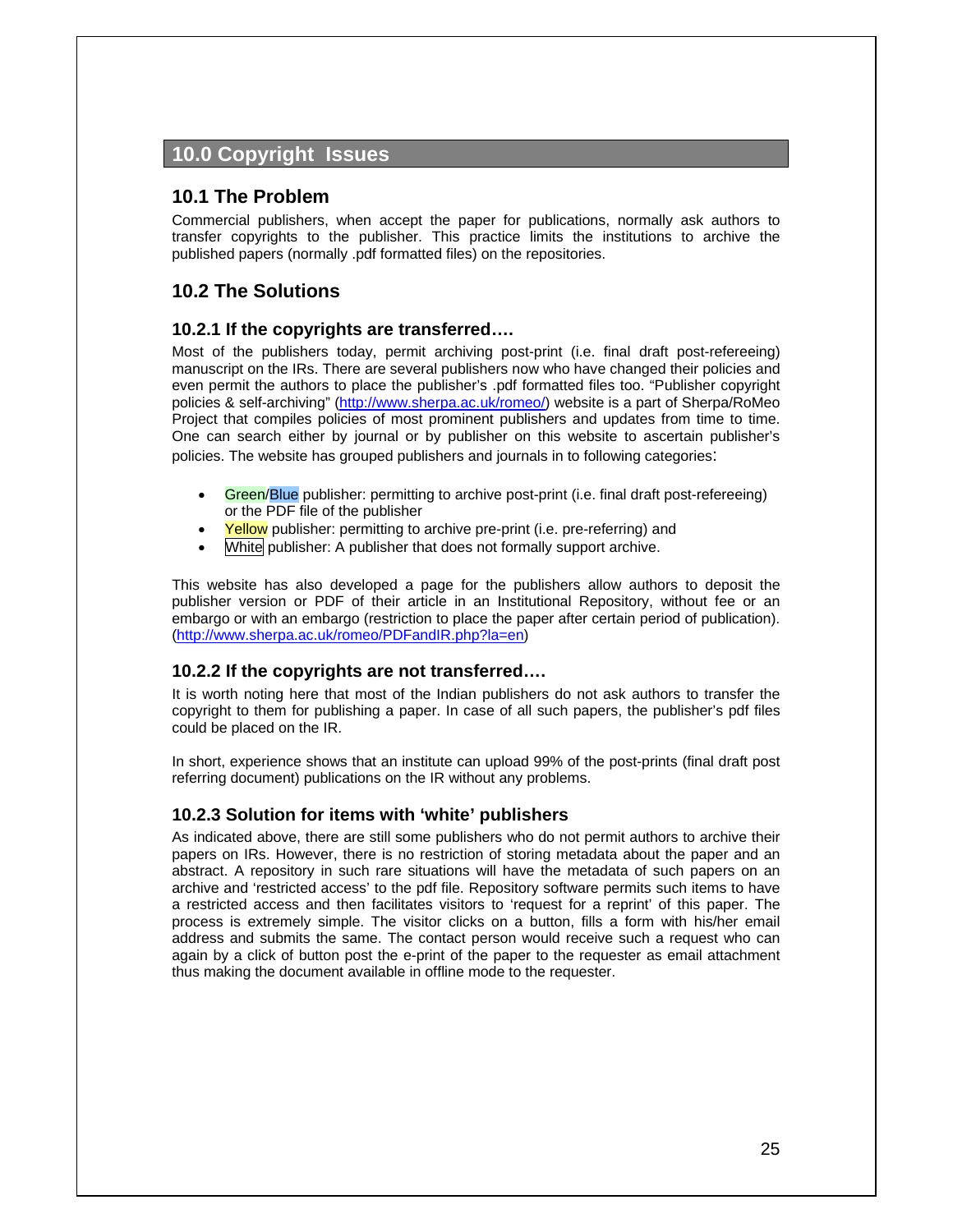## **11.0 Work-flow**

Having mandated the establishment of repository and that information about every published paper and thesis must be archived, there needs to be a mechanism to check that the repository has all the publications of the institute/ laboratory.

There might be several mechanisms to have these checks and balances. However, one of the CSIR laboratories has been most successful in capturing all publications of the laboratory by linking this submission to the Annual Performance Appraisal System. CSIR as a part of ERP is building R&D Portal as one of the modules under which this link is to be established.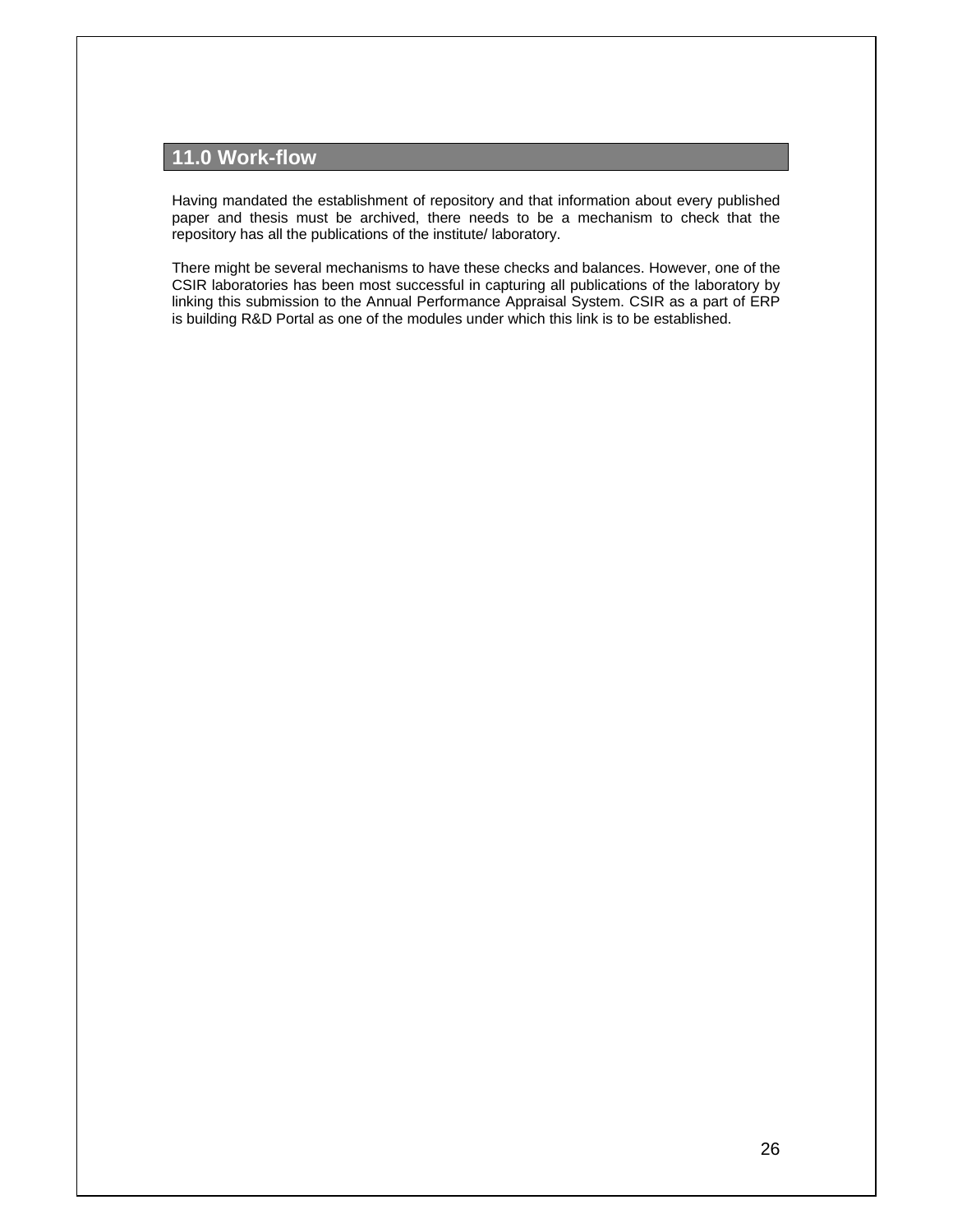### **12.0 Backup**

Backup is an important task to protect data against accidental loss, database corruption, hardware failures, and even natural disasters. Once the repository is populated and running, one of the important aspects of maintenance task is the routine work of taking backup. The best practice is to regularly backup repository archive/ database and keep multiple sets of the same. An ideal situation would be to have a back up every day replacing earlier files of that day (The back up taken on earlier Monday is replaced by backup of this Monday and so on) so that at a given time seven generations of back ups are available. It is essential that the back up should be taken on a system that is not housed in the IT centre.

Irrespective of the IR software used, we need to backup two things i.e. (i) the directory where all the configuration files and archive files exist and (ii) the database.

EPrints does not have an inbuilt feature to generate backup regularly.

The backup command can be run manually or can be automated by executing a database backup query from a PHP/shell script and setting a Cron/scheduled tasks (win) ( a time-based job scheduler), option.

Backup in Eprints:

1) The directory /opt/eprints3/ (or whatever it is called) including the symbolically linked directories.

2) MySQL database that your archive uses.

Following script would help in taking daily (7 generations) backup in Eprints. -------------------------------------------------------------------------------------------------------

#!/bin/sh

# Backup script for eprints archive.  $TODAY="' data + %a'$ ;

# Archived files will be in this directory OUTPUT\_DIRECTORY\_PATH="/home/";

SERVER\_IP=192.168.9.122; #put your IP FILENAME\_HEADER="IRBackup\_on\_"\$TODAY; OUTFILE\_DIRECTORY\_BACKUP=\$OUTPUT\_DIRECTORY\_PATH/\$FILENAME\_HEADER" \_directory.tar.gz"; OUTFILE\_DATABASE\_BACKUP=\$OUTPUT\_DIRECTORY\_PATH/\$FILENAME\_HEADER"\_ database.txt";

clear echo "\*\*\*\*\*\*\*\*\*\*\*\*\*\*\*\*\*\*\*\*\*\*\*\*\*\*\*\*\*\*\*\*\*\*\*\*\*\*\*\*\*\*\*\*\*\*\*\*\*\*\*\*\*\*\*\*\*\*\*\*\*\*\*\*\*\*\*\*\*\*"; echo "The script takes backup of entire IR archive at "\$SERVER\_IP; echo "\*\*\*\*\*\*\*\*\*\*\*\*\*\*\*\*\*\*\*\*\*\*\*\*\*\*\*\*\*\*\*\*\*\*\*\*\*\*\*\*\*\*\*\*\*\*\*\*\*\*\*\*\*\*\*\*\*\*\*\*\*\*\*\*\*\*\*\*\*\*";

echo "OK, starting now..."

sleep 3

# EPrints directory backup ( cd /opt ; tar -czvf \$OUTFILE\_DIRECTORY\_BACKUP eprints3/\* )

# Database backup echo "Enter database password for IR archive";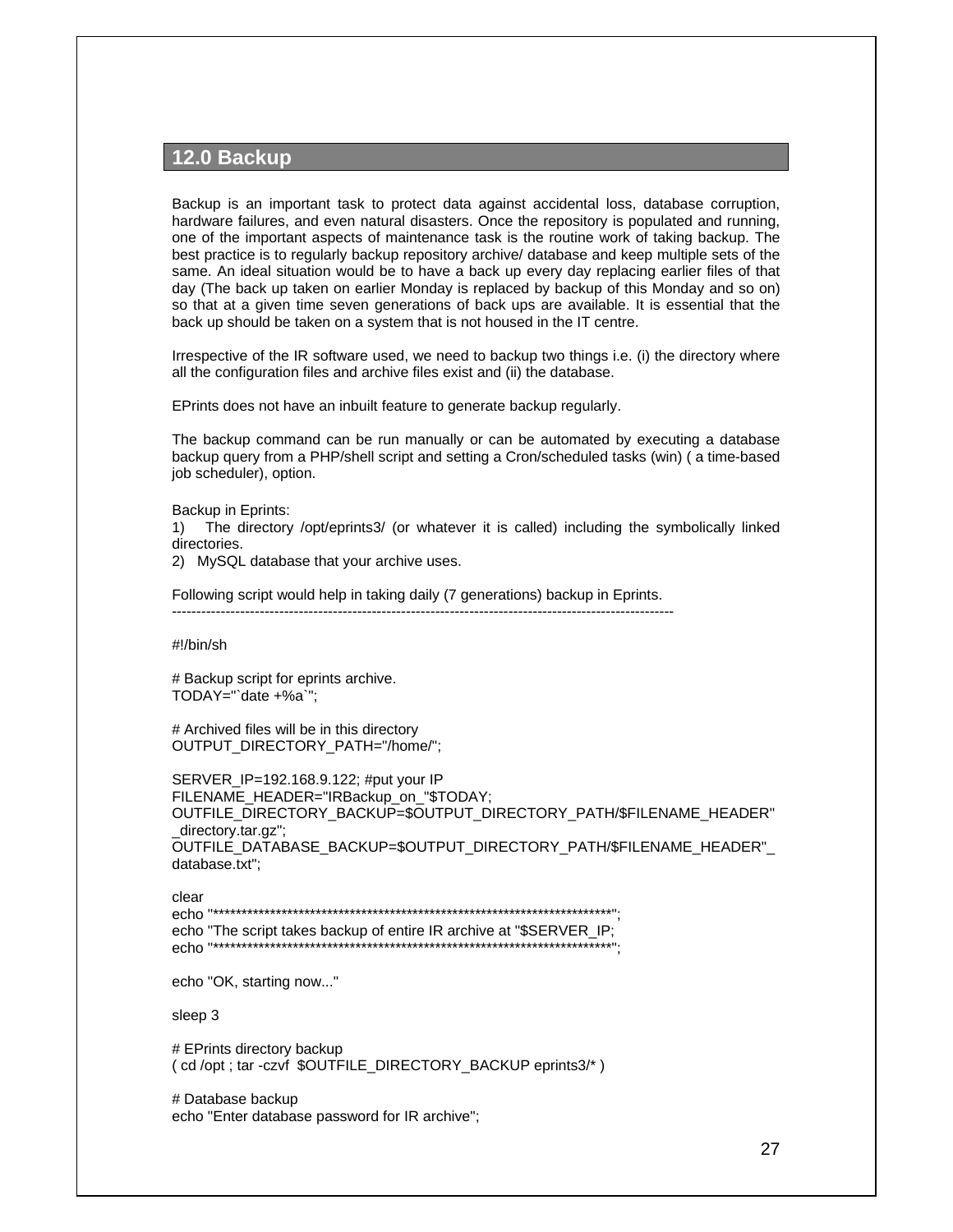/usr/bin/mysqldump --opt -u root -p nal >> \$OUTFILE\_DATABASE\_BACKUP #change the database name

-------------------------------------------------------------------------------------------------------

ls -lh \$OUTFILE\_DIRECTORY\_BACKUP ls -lh \$OUTFILE\_DATABASE\_BACKUP echo "The backup process has been completed..."

echo "Exiting..."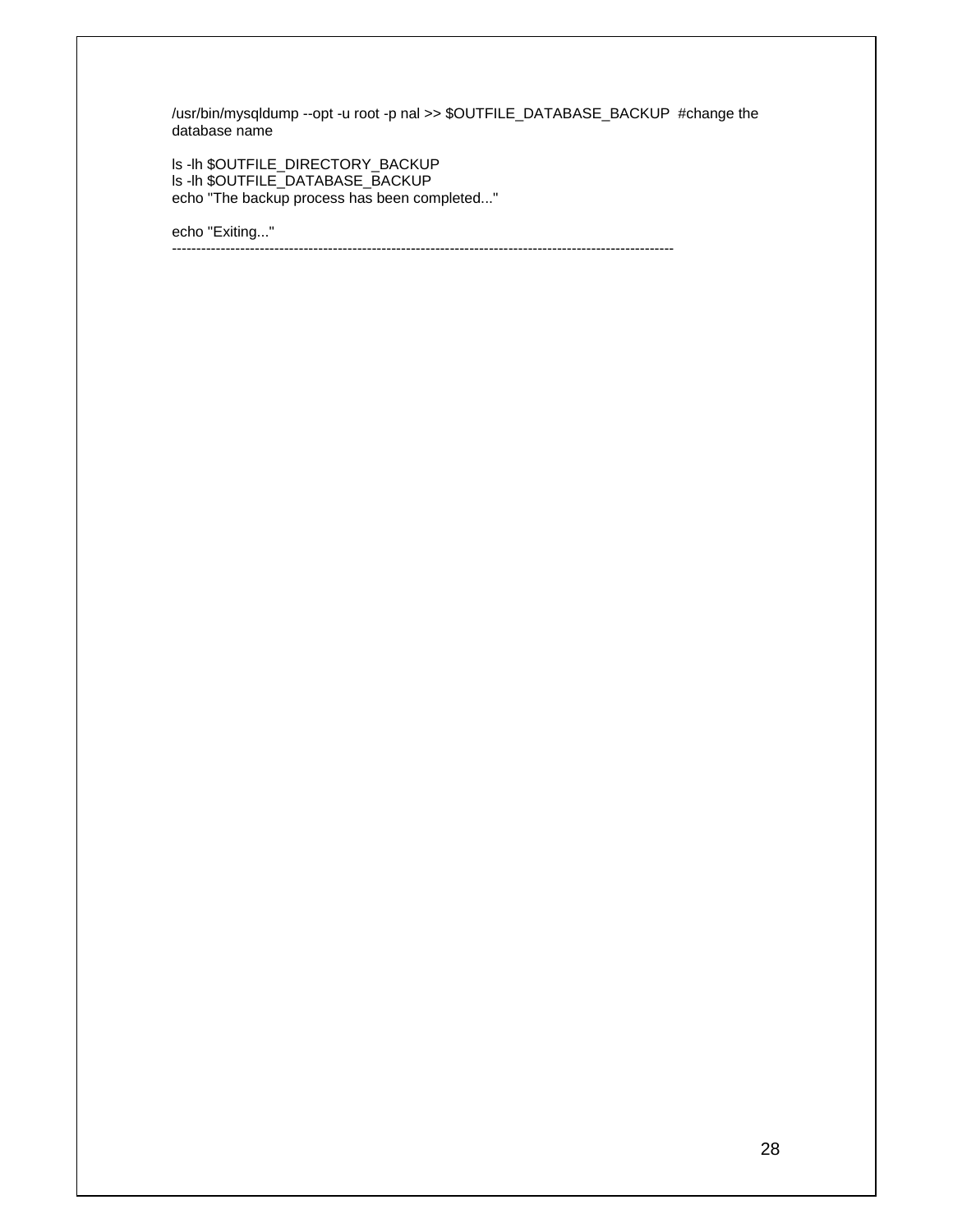## **13.0 Statistics**

Statistics of IR not only help to observe the usage of the repository as a whole (for the manager) and per item download (for the author), but also gives clue on how changes to the repository affect its usage.

……..Under Construction……..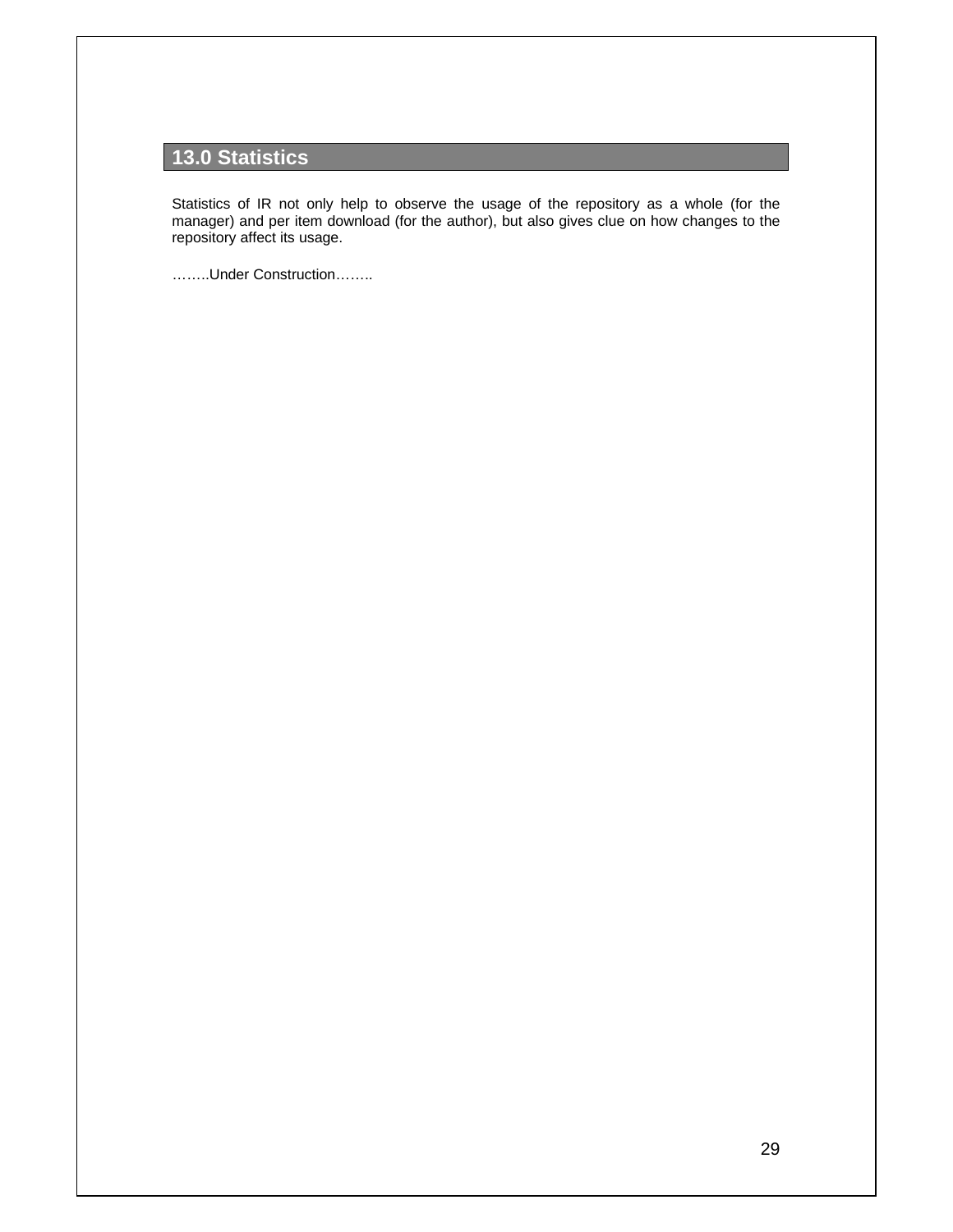#### Welcome messages in a repository

**Eprints@CMFRI** is the Open Access Institutional Repository of Central Marine Fisheries Research Institute. Research outputs of CMFRI - journal papers, conference papers, reports, theses, patents etc. - are uploaded/self-archived by CMFRI scientists who do research on fisheries and related areas. Interested users can freely download and use documents as most of them are directly accessible and full-text downloadable. 'Request Copy' forms can be used for documents to which direct full-text download is restricted due to publisher embargo. See repository policies here. Thanks for using the repository! (http://eprints.cmfri.org.in/)

NAL's Institutional Repository is the digital archive of the research output of our scientists. This knowledge base covers journal articles, conference papers, technical reports, presentation/lectures, preprints, Thesis, images etc. One can browse the documents by author, division, subject, date and document type. Both simple and advanced search facilities have been provided. ICAST hopes to make this archive exhaustive very soon. NAL scientists are welcome to submit their publications on their own by registering. (http://nal-ir.nal.res.in/)

Welcome to Digital Repository Service of National Institute of Oceanography (CSIR), India. DRS@nio tries to collect, preserve and disseminate different institutional publications (journal articles, conference proceeding articles, Technical reports, thesis, dissertations, etc). You can search, browse and access publications of NIO from this collection.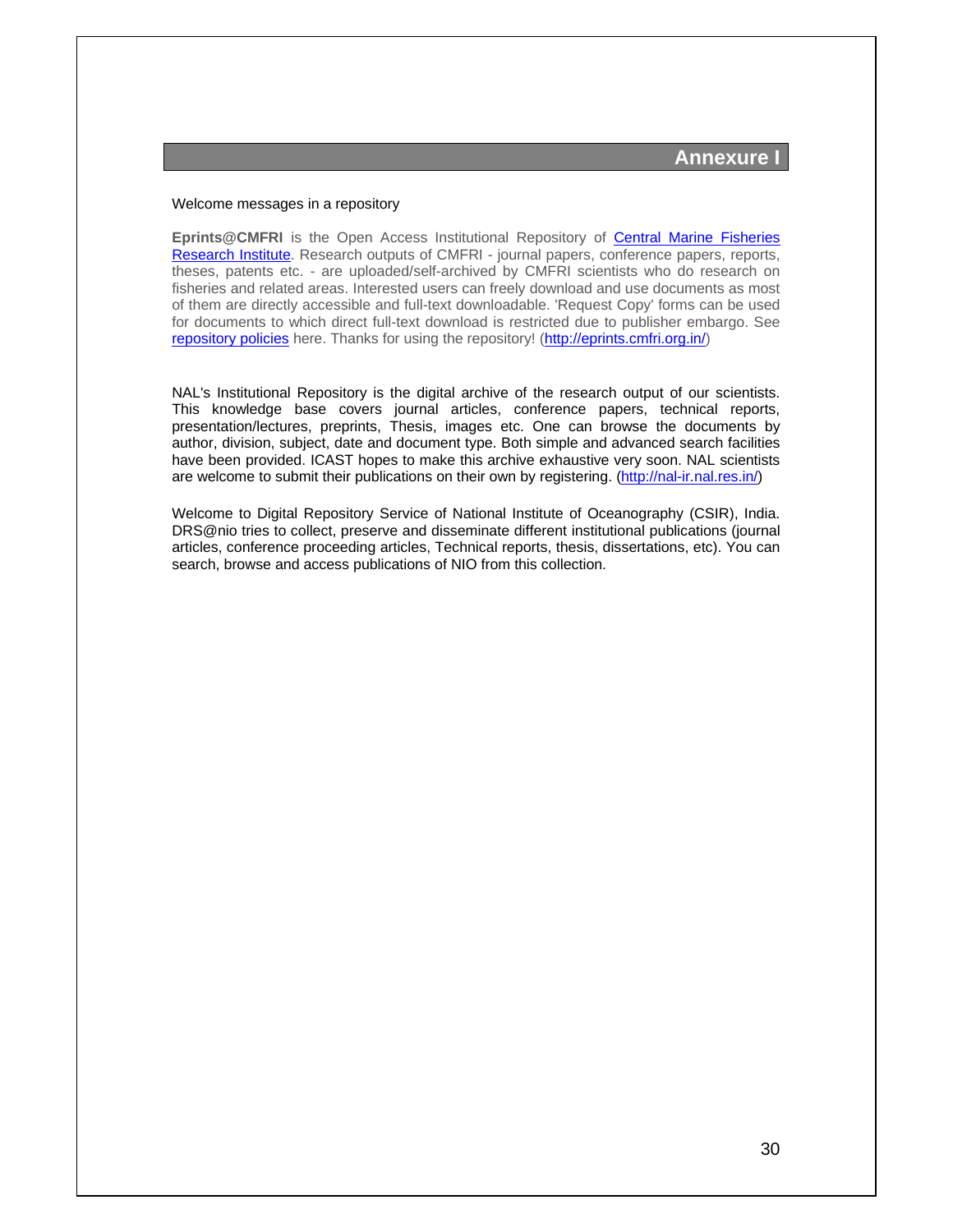## **Annexure II: DSpace and EPrints Fields for Data Entry – Comparison**

| One<br>templa<br>te for | <b>Fields in DSpace</b>      | <b>Fields in</b><br><b>EPrints</b>                                                              | <b>Journal</b><br>article | <b>Chapter in</b><br>a book | <b>Monograp</b><br>h. | <b>Book</b> | <b>Thesis</b>      |
|-------------------------|------------------------------|-------------------------------------------------------------------------------------------------|---------------------------|-----------------------------|-----------------------|-------------|--------------------|
| all                     |                              |                                                                                                 |                           |                             |                       |             |                    |
|                         | Document type                | <b>Document Type</b>                                                                            | $*_{+}$                   | $^\star\texttt{+}$          | $*_{+}$               | $^*+$       | $^{\star}+$        |
| $*$ +                   | Title                        | <b>Title</b>                                                                                    | $*_{+}$                   | $^*+$                       | $^*+$                 | $^*+$       | $*_{+}$            |
| $\star$                 | Other (Alternative)<br>title |                                                                                                 |                           |                             |                       |             |                    |
| $\star$                 | Abstract                     | Abstract                                                                                        | $\star$ .                 | $\star$                     | $\star$               | $\star$     |                    |
|                         |                              | Thesis type (Masters/PhD/Eng/Other)                                                             |                           |                             |                       |             | $^\star\texttt{+}$ |
|                         |                              | Monograph type (TR, Proj Rep, Documentation, Manual, Working paper,<br>Discussion paper, Other) |                           |                             | $*_{+}$               |             |                    |
| $\star$                 | Authors                      | <b>Creators (Authors)</b>                                                                       | $\star$                   | $\star$                     | $*_{+}$               | $\star$     | $*_{+}$            |
|                         |                              | <b>Corporate Creators</b>                                                                       | $\star$                   | $\star$                     | $\star$               | $\star$     | $\star$            |
|                         |                              | <b>Editors</b>                                                                                  |                           | $\star$                     |                       | $\star$     |                    |
| $\star$                 | Citation                     | <b>Publication details</b>                                                                      |                           |                             |                       |             |                    |
|                         |                              | <b>Refereed version</b>                                                                         | $^*+$                     | $*_{+}$                     |                       | $*_{+}$     |                    |
|                         |                              | Status (published/in press/submitted/unpublished)                                               | $*_{+}$                   | $*_{+}$                     | $*_{+}$               | $^*+$       | $*_{+}$            |
|                         |                              | <b>Institution</b>                                                                              |                           |                             | $\star$               |             | $*_{+}$            |
|                         |                              | Department                                                                                      |                           |                             | $\star$               |             | $*_{+}$            |
|                         |                              | Journal title                                                                                   | $*_{+}$                   |                             |                       |             |                    |
|                         |                              | Title of the book                                                                               |                           | $*_{+}$                     |                       |             |                    |
| $\star$                 | <b>ISSN</b>                  | <b>ISSN</b>                                                                                     | $\star$ .                 |                             |                       |             |                    |
| $\star$                 | <b>ISBN</b>                  | <b>ISBN</b>                                                                                     |                           | $\star$                     |                       | $\star$     |                    |
|                         |                              | Place of publication                                                                            |                           | $\star$                     | $\star$               | $\star$     |                    |
| $\star$                 | Publisher                    | Publisher                                                                                       | $\star$                   | $*$ +                       | $*_{+}$               | $^*+$       |                    |
|                         |                              | <b>Official URL</b>                                                                             | $\star$                   | $\star$                     | $\star$               | $\star$     | $\star$            |
|                         |                              | Volume                                                                                          | $\star$                   |                             |                       | $\star$     |                    |
|                         |                              | <b>Number</b>                                                                                   | $\star$                   | $\star$                     |                       | $\star$     |                    |
|                         |                              | Page range                                                                                      | $\star$                   | $\star$                     |                       |             |                    |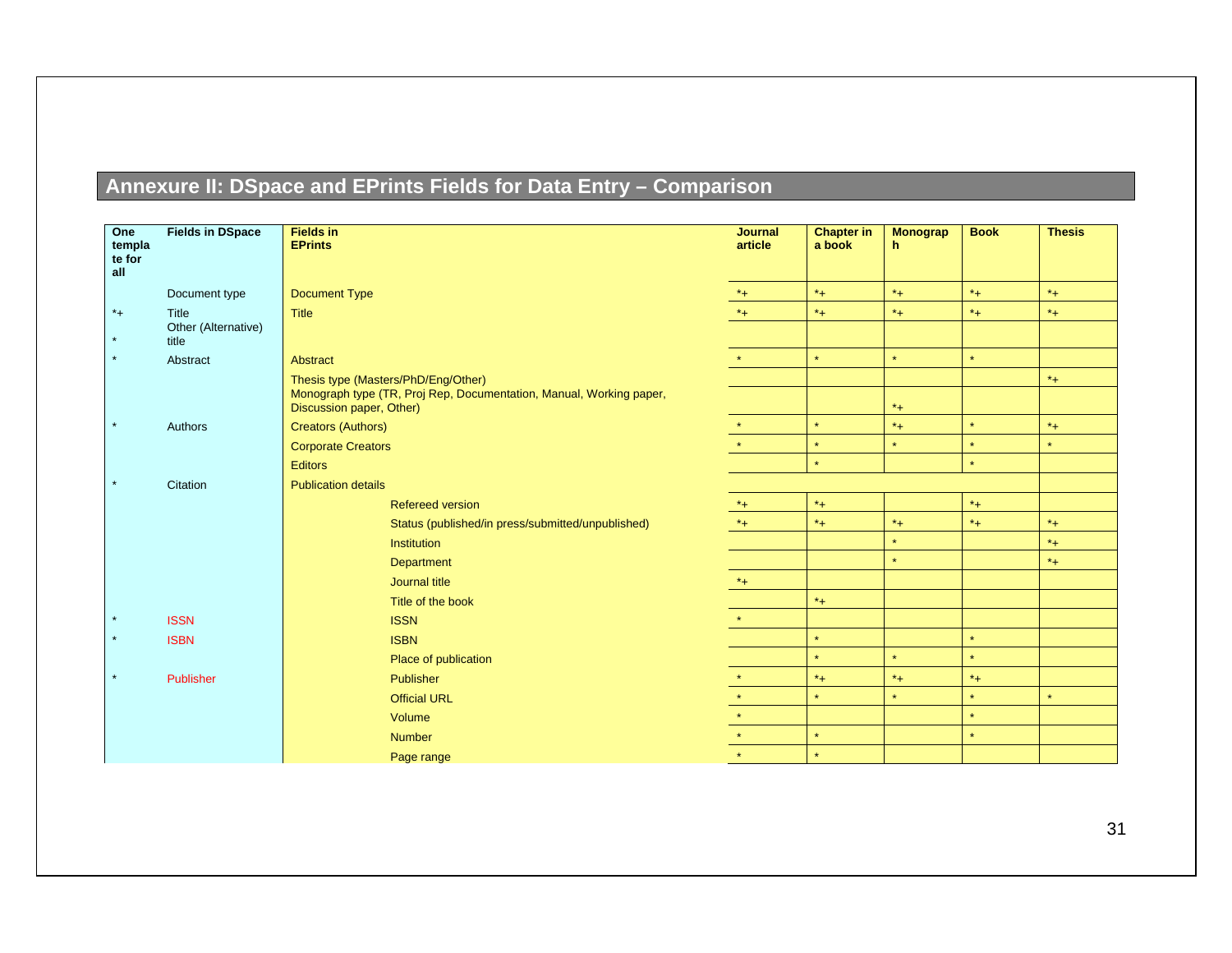|         |                    |                          | Number of pages                               |  |                       |           | $\star$      | $\star$                 | $\star$ |
|---------|--------------------|--------------------------|-----------------------------------------------|--|-----------------------|-----------|--------------|-------------------------|---------|
| $^*$ +  | Date of issue      |                          | <b>Date</b>                                   |  | $\Delta \mathbf{r}$ . |           | $\bullet$    | $\mathbf{d}_\mathrm{f}$ | $*_{+}$ |
|         |                    |                          | Date type (publication/submission/completion) |  |                       |           | $\star$      | $\star$                 | $*_{+}$ |
| $\star$ | <b>Identifiers</b> |                          | Identification number                         |  |                       |           |              |                         |         |
| $\star$ | Series/Report No   |                          | <b>Series Name</b>                            |  |                       |           |              | $\Delta$                |         |
|         |                    |                          | <b>Related URLs</b>                           |  |                       |           |              | $\star$                 |         |
| $\star$ | Sponsors           | <b>Funding Agencies</b>  |                                               |  |                       |           |              |                         | $\star$ |
|         |                    | Project                  |                                               |  |                       |           | $\bullet$    | $\mathbf{d}_\mathrm{f}$ | $\star$ |
|         |                    | Contact email address    |                                               |  |                       | $\bullet$ | $\star$      | $\star$                 |         |
| $\star$ | Subject keywords   | <b>Keywords</b>          |                                               |  |                       | $\bullet$ | $\mathbf{d}$ | $\star$                 |         |
| $\star$ | Description        | Additional info          |                                               |  |                       | $\Delta$  | $\mathbf{d}$ | $\star$                 |         |
|         |                    | Comments and suggestions |                                               |  |                       |           | $\mathbf{d}$ | $\star$                 |         |
|         |                    | Subject category         |                                               |  | $*_{+}$               | $*_{+}$   | $*$ +        | $*_{+}$                 | $*_{+}$ |
|         | Language           |                          |                                               |  |                       |           |              |                         |         |

## **Legend in this table**

Field exists (\*)

mandatory field (+)

Independent fields in DSpace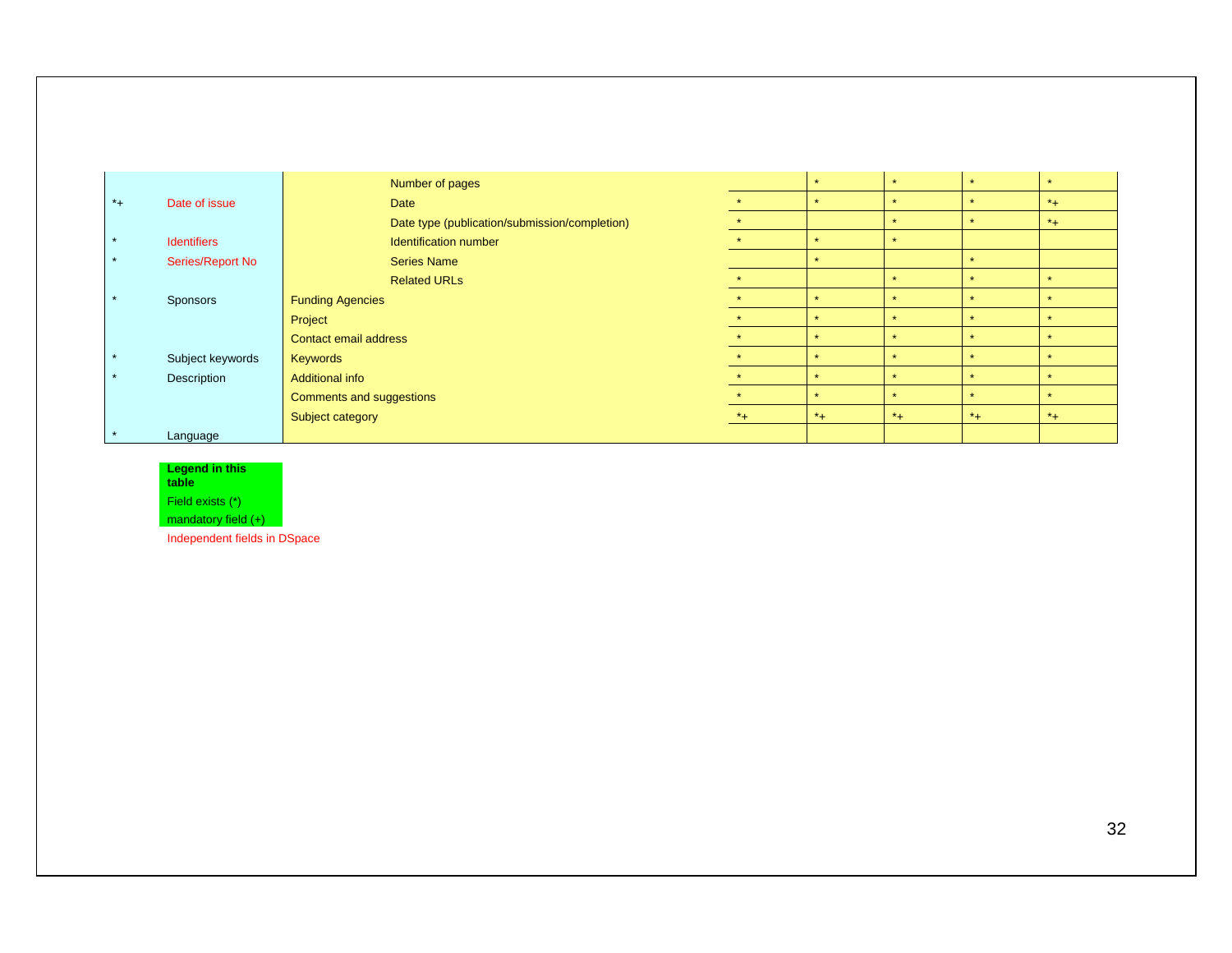## **Annexure III**

Some problems with the Indian names:

Names with spaces

| Name               | Gets converted to | Recommended practice<br>(remove spaces between<br>compound names and write<br>that in family name column) |
|--------------------|-------------------|-----------------------------------------------------------------------------------------------------------|
| North Indian Names |                   |                                                                                                           |
| R. Nagin Chand     | Chand, R.N.       | R. NaginChand                                                                                             |
| Naresh Kumar       | Kumar, N.         | NareshKumar                                                                                               |
| R. Sen Gupta       | Gupta, R.S.       | R. SenGupta                                                                                               |
| South Indian Names |                   |                                                                                                           |
| M. Dileep Kumar    | Kumar, M.D.       | M. DileepKumar                                                                                            |
| P.A. Loka Bharathi | Bharathi, P.A.L.  | P.A. LokaBharathi                                                                                         |

Names with no last/family names

| Name                                                  | Gets converted to | Recommended practice<br>(write first name in the family<br>name column and other<br>names/initials in other<br>names) |
|-------------------------------------------------------|-------------------|-----------------------------------------------------------------------------------------------------------------------|
| Shankar Doraiswamy (first<br>name and father's name)  | Doraiswamy, S.    | D. Shankar                                                                                                            |
| Pankajakshan Thadathil<br>(first name and place name) | Thadathil, P.     | T. Pankajakshan                                                                                                       |

Names indicating social grouping

| Name                   | Gets converted to | Recommended practice<br>(write social grouping name<br>as family name) |
|------------------------|-------------------|------------------------------------------------------------------------|
| C. Satyanarayana Murty | Murty, C.S.       | This is accepted                                                       |
| L.V. Gangadhara Rao    | Rao, L.V.G.       | This is accepted                                                       |
| N. Purna Chandra Reddy | Reddy, N.P.C.     | This is accepted                                                       |
| Shanta Nair            | Nair, S.          | This is accepted                                                       |

Name followed by Father/ Husband's name (and no family name)

| Name                   | Gets converted to | Recommended practice<br>(write first name in the family<br>name and husband/father's<br>names in other names) |
|------------------------|-------------------|---------------------------------------------------------------------------------------------------------------|
| Chandralata Raghukumar | Raghukumar, C.    | R. Chandralata                                                                                                |
| Soniya Sukumaran       | Sukumaran, S.     | S. Soniya                                                                                                     |
| Geeta Subramanian      | Subramanian, G.   | S. Geeta                                                                                                      |